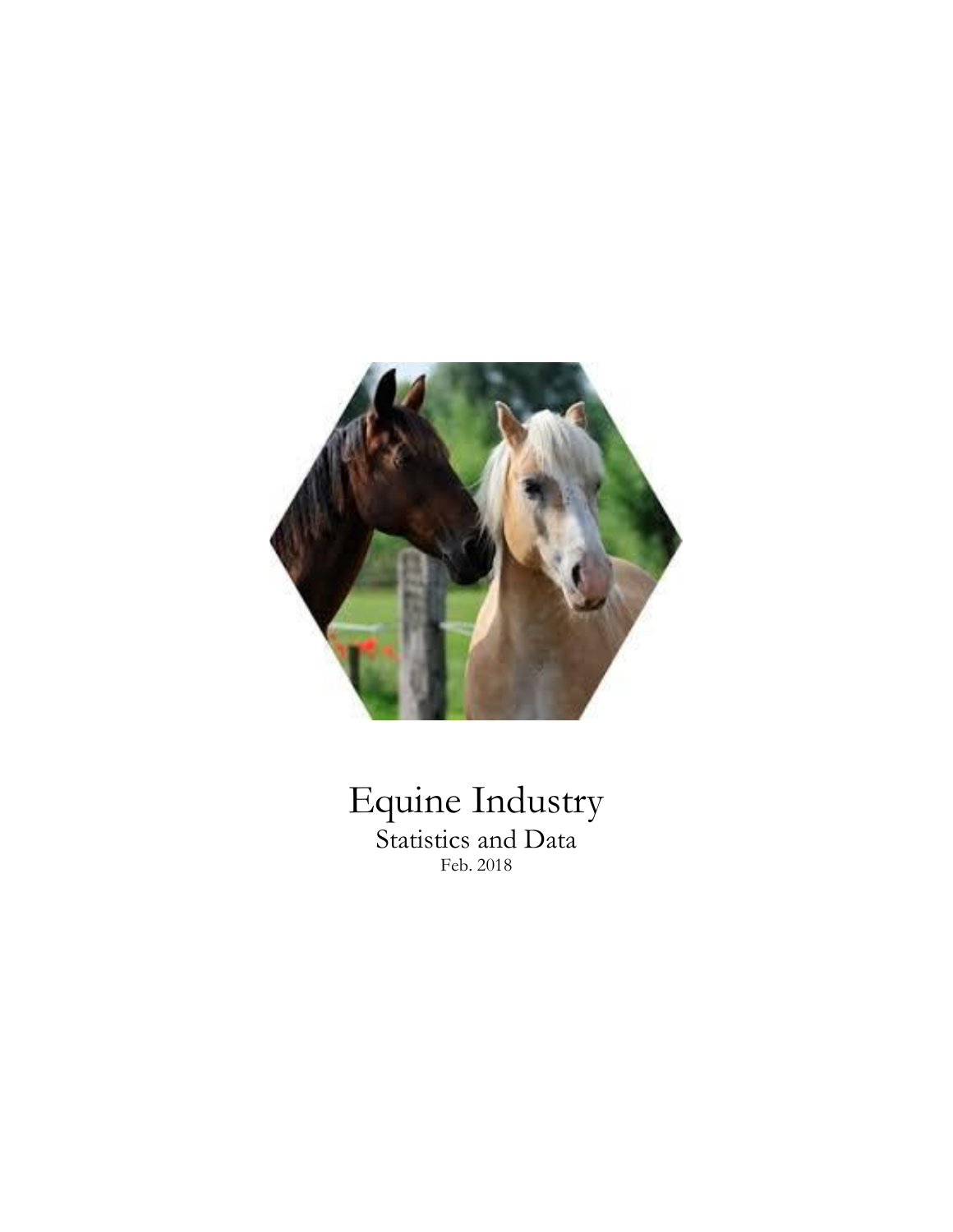### Table of Contents

| Table 2 - The Counties/Regional Municipalities of Ontario with the highest horse population (descending |  |
|---------------------------------------------------------------------------------------------------------|--|
| Table 3 2006 Estimated Economic impact of the horse industry for each region/county/regional            |  |
| Table $4-2016$ Estimated Economic impact of the horse industry for each region/county/regional          |  |
|                                                                                                         |  |
| Table 5 Ontario Horse Racing Industry Performance Results Q2 YTD April1, 2017 - September 30, 20179     |  |
|                                                                                                         |  |
|                                                                                                         |  |
|                                                                                                         |  |
|                                                                                                         |  |
|                                                                                                         |  |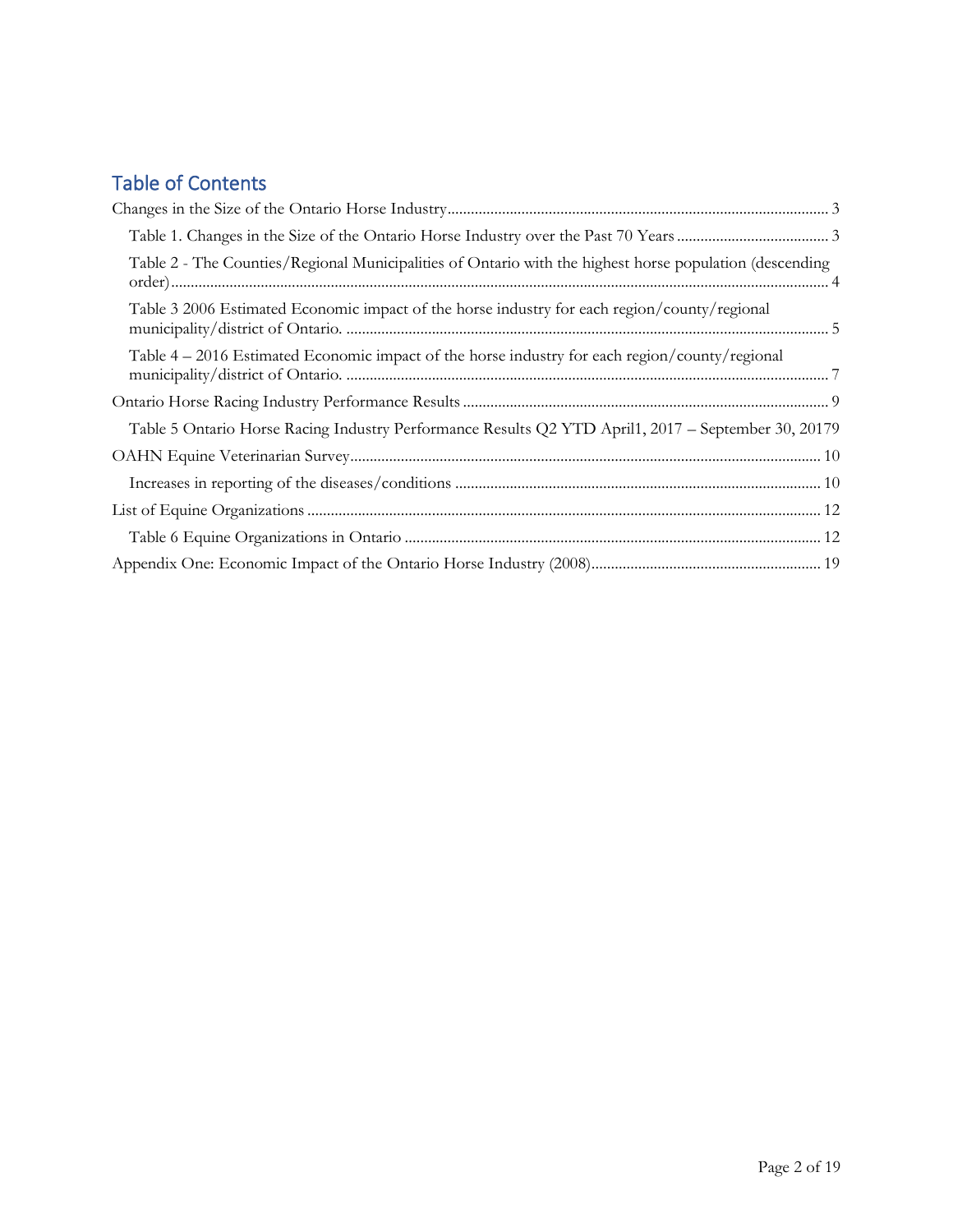### <span id="page-2-0"></span>Changes in the Size of the Ontario Horse Industry

Changes in the size of the Ontario horse industry over the past 80 years. Years 1936-2006 taken from Wright, B. Economic Impact of the Ontario Horse Industry. 2008 OMAFRA Factsheet. The 2008 factsheet is attached as Appendix One.

| <b>Census</b><br>Year | Census<br>Horse<br>Population | Percent<br>Change<br>(from previous<br>Census) | Census<br>Farms | <b>Estimated Horse</b><br>Population<br>(Wright) | <b>Estimated</b><br>Number of<br>Horse<br><b>Facilities</b> |
|-----------------------|-------------------------------|------------------------------------------------|-----------------|--------------------------------------------------|-------------------------------------------------------------|
| 1936                  | 562,916                       | $-2.6\%$                                       |                 |                                                  |                                                             |
| 1941                  | 533,742                       | $-5.2\%$                                       |                 |                                                  |                                                             |
| 1946                  | 491,287                       | $-8.0%$                                        |                 |                                                  |                                                             |
| 1951                  | 260,627                       | 47.0 %                                         |                 |                                                  |                                                             |
| 1956                  | 139,661                       | 50.3 %                                         |                 |                                                  |                                                             |
| 1960                  | 95,000                        | 32.0%                                          |                 |                                                  |                                                             |
| 1966                  | 75,355                        | 20.7 %                                         | 25,366          |                                                  |                                                             |
| 1971                  | 79,869                        | 6.0 $\%$                                       | 23,308          |                                                  |                                                             |
| 1976                  | N/A                           |                                                | N/A             |                                                  |                                                             |
| 1981                  | 74,986                        | $-6.1\%$                                       | 14,565          |                                                  |                                                             |
| 1986                  | 74,961                        | $-0.03%$                                       | 13,523          |                                                  |                                                             |
| 1991                  | 75,132                        | $0.2\%$                                        | 12,353          | 293,015                                          | 48,198                                                      |
| 1996                  | 76,553                        | $1.9\%$                                        |                 | 298,582                                          | 49,114                                                      |
| 2001                  | 83,337                        | $8.9\%$                                        | 11,258          | 325,156                                          | 43,906                                                      |
| 2006                  | 97,285                        | 16.7%                                          | 12,333          | 379,412                                          | 48,099                                                      |
| 2011                  | 86,642                        | $-10.90\%$                                     | 11,170          | 337,904                                          | 43,563                                                      |
| 2016                  | 64,536                        | $-25.50%$                                      | 9,294           | 251,690                                          | 36,246                                                      |

### <span id="page-2-1"></span>Table 1. Changes in the Size of the Ontario Horse Industry over the Past 70 Years

N/A Not available (horses were not specified separately on the 1976 Census of Agriculture form).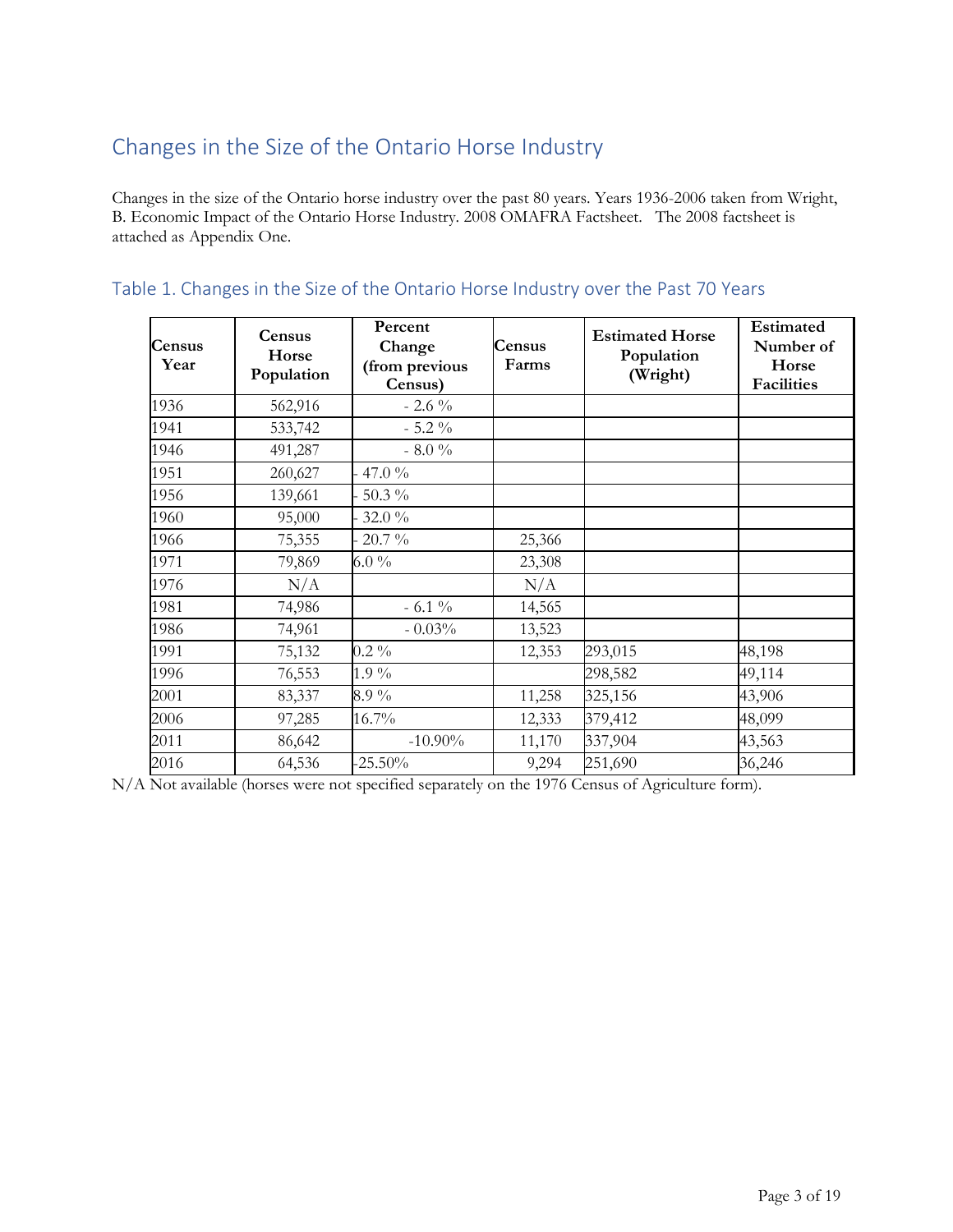### <span id="page-3-0"></span>Table 2 - The Counties/Regional Municipalities of Ontario with the highest horse population (descending order)

The Counties/Regional Municipalities of Ontario with the highest horse population in descending order. Adapted from Wright, B. "The Economic Impact of the Ontario Horse Industry", 2008, OMAFRA Factsheet.

| <b>County or Regional Municipality</b> | <b>Estimated Number of</b><br>Horses 2011 | <b>Estimated Number of</b><br>Horses 2016 | $%$ Change |
|----------------------------------------|-------------------------------------------|-------------------------------------------|------------|
| <b>Wellington County</b>               | 25,658                                    | 19,613                                    | $-23.6\%$  |
| Grey County                            | 17,566                                    | 14,719                                    | $-16.2\%$  |
| Simcoe County                          | 19,586                                    | 12,125                                    | $-38.1\%$  |
| Durham Regional Municipality           | 16,754                                    | 13,124                                    | $-21.7\%$  |
| Waterloo Regional Municipality         | 17,616                                    | 14,797                                    | $-16.0\%$  |
| York Regional Municipality             | 13,662                                    | 9,060                                     | $-33.7\%$  |
| Middlesex County                       | 14,687                                    | 10,967                                    | $-25.3\%$  |
| <b>Bruce County</b>                    | 11,544                                    | 8,038                                     | $-30.4\%$  |
| Huron County                           | 10,351                                    | 7,878                                     | $-23.9\%$  |
| Perth county                           | 10,869                                    | 8,771                                     | $-19.3\%$  |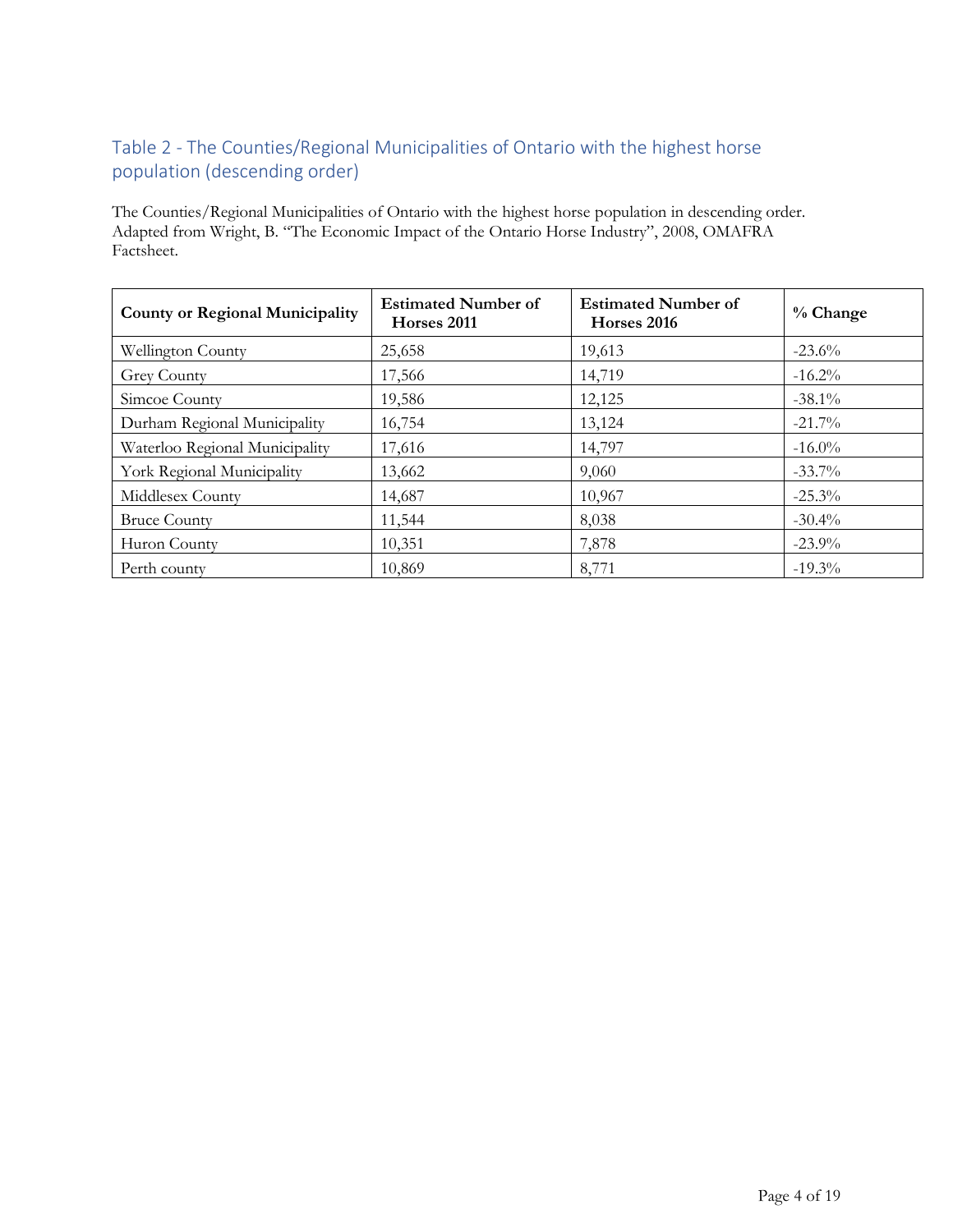### <span id="page-4-0"></span>Table 3 2006 Estimated Economic impact of the horse industry for each region/county/regional municipality/district of Ontario.

These estimates are based on the 2011 Census horse numbers, adjusted by the 3.9 factor. No allowance has been made to the economic impact data for changes to the cost of living between 1995 and 2011. The Economic Impact model was based on Wright, B "Economic Impact of the Ontario Horse Industry, 2008 OMAFRA Factsheet.

| Region/<br>County/Municipality/District | Estimated<br>Number of<br>Farms | Estimated<br>Number<br>of Horses | Annual Economic<br>Impact (Median =<br>\$1,781/horse) | Investment in Fixed<br>Assets (Median =<br>\$18,250/horse) |
|-----------------------------------------|---------------------------------|----------------------------------|-------------------------------------------------------|------------------------------------------------------------|
| Province of Ontario                     | 43,563                          | 337,904                          | 601M                                                  | 6.2B                                                       |
| Southern Ontario Region                 | 9,130                           | 71,647                           | 127M                                                  | 1.3B                                                       |
| Hamilton-Wentworth Region               | 858                             | 9,235                            | 16.4M                                                 | 168M                                                       |
| Niagara Regional Municipality           | 1,045                           | 7,153                            | 12.7M                                                 | 130M                                                       |
| Haldimand-Norfolk Region                | 1,174                           | 8,276                            | 14.7M                                                 | 151M                                                       |
| <b>Brant County</b>                     | 550                             | 5,086                            | 9.0M                                                  | 92M                                                        |
| Oxford County                           | 1,201                           | 8,057                            | 14.3M                                                 | 147M                                                       |
| Elgin County                            | 862                             | 7,461                            | 13.2M                                                 | 136M                                                       |
| Chatham-Kent County                     | 449                             | 2,250                            | 4M                                                    | 41M                                                        |
| <b>Essex County</b>                     | 476                             | 4,076                            | 7.2M                                                  | 74.3M                                                      |
| Lambton County                          | 866                             | 5,366                            | 9.5M                                                  | 97.9M                                                      |
| Middlesex County                        | 1,650                           | 14,687                           | 26.1M                                                 | 268M                                                       |
| Western Ontario Region                  | 17,382                          | 134,359                          | 239M                                                  | 2.4B                                                       |
| Peel Regional Municipality              | 410                             | 5,456                            | 9.7M                                                  | 99.5M                                                      |
| Dufferin County                         | 956                             | 7,960                            | 14.1M                                                 | 145M                                                       |
| Wellington County                       | 3,167                           | 25,658                           | 45.7M                                                 | 468M                                                       |
| Halton Regional Municipality            | 566                             | 7,753                            | 13.8M                                                 | 141M                                                       |
| Waterloo Regional Municipality          | 2,496                           | 17,616                           | 31.3M                                                 | 321M                                                       |
| Perth County                            | 1,794                           | 10,869                           | 19.3M                                                 | 198M                                                       |
| Huron County                            | 1,646                           | 10,351                           | 18.4M                                                 | 188M                                                       |
| <b>Bruce County</b>                     | 1,798                           | 11,544                           | 20.5M                                                 | 210M                                                       |
| <b>Grey County</b>                      | 2,508                           | 17,566                           | 31.2M                                                 | 320M                                                       |
| Simcoe County                           | 2,044                           | 19,586                           | 34.8M                                                 | 357M                                                       |
| Central Ontario Region                  | 7,722                           | 69,525                           | 123M                                                  | 1.3B                                                       |
| Hastings County                         | 959                             | 6,427                            | 11.4M                                                 | 117M                                                       |
| Prince Edward County                    | 347                             | 2,558                            | 4.5M                                                  | 46M                                                        |
| Northumberland County                   | 815                             | 6,521                            | $11.6\rm{M}$                                          | 119M                                                       |
| Peterborough County                     | 1,061                           | 7,816                            | 13.9M                                                 | 142M                                                       |
| Kawartha Lakes                          | 1,416                           | 11,466                           | 20.4M                                                 | 209M                                                       |
| Durham Regional Municipality            | 1,587                           | 16,754                           | 29.8M                                                 | $305M$                                                     |
| York Regional Municipality              | 897                             | 13,662                           | 24M                                                   | 249M                                                       |
| Toronto                                 | $\boldsymbol{0}$                | $\boldsymbol{0}$                 | $\boldsymbol{0}$                                      | $\boldsymbol{0}$                                           |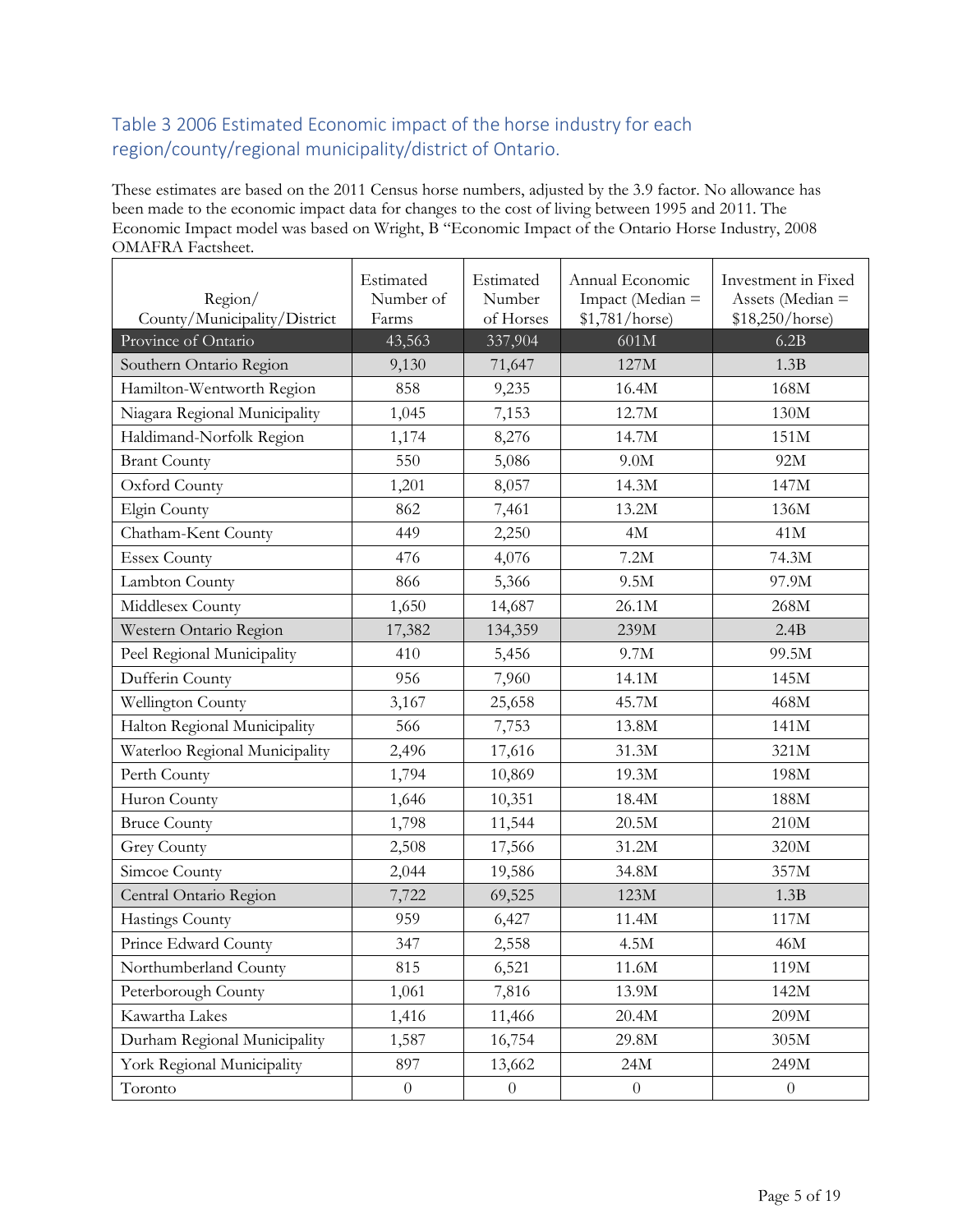| Region/<br>County/Municipality/District | Estimated<br>Number of<br>Farms | Estimated<br>Number<br>of Horses | Annual Economic<br>Impact (Median =<br>\$1,781/horse) | Investment in Fixed<br>Assets (Median =<br>\$18,250/horse) |
|-----------------------------------------|---------------------------------|----------------------------------|-------------------------------------------------------|------------------------------------------------------------|
| Muskoka District Municipality           | 207                             | 1,732                            | 3M                                                    | 31M                                                        |
| Haliburton County                       | 62                              | 413                              | 736,265                                               | 7.5M                                                       |
| Parry Sound District                    | 371                             | 2,176                            | 3.8M                                                  | 39M                                                        |
| Eastern Ontario Region                  | 7,012                           | 46,145                           | 8.2M                                                  | 842M                                                       |
| Stormont, Dundas and Glengarry          | 1,100                           | 6,224                            | 11M                                                   | 113M                                                       |
| Prescott and Russell                    | 737                             | 4,941                            | 8.8M                                                  | 90M                                                        |
| Ottawa Region                           | 1,119                           | 10,292                           | 18.3M                                                 | 187M                                                       |
| Leeds and Grenville                     | 1,326                           | 9,278                            | 16.5M                                                 | 169M                                                       |
| Lanark County                           | 780                             | 4,770                            | 8.5M                                                  | 87M                                                        |
| Frontenac County                        | 527                             | 3,260                            | 5.8M                                                  | 59M                                                        |
| Lennox and Addington County             | 527                             | 3,182                            | 5.6M                                                  | 58M                                                        |
| <b>Renfrew County</b>                   | 897                             | 4,196                            | 7.4M                                                  | 76.5M                                                      |
| Northern Ontario Region                 | 2,317                           | 16,228                           | 28.9M                                                 | 296M                                                       |
| Nipissing District                      | 324                             | 2,188                            | 3.9M                                                  | 39.9M                                                      |
| Manitoulin District                     | 183                             | 722                              | 1.3M                                                  | 13.1M                                                      |
| <b>Sudbury District</b>                 | 179                             | 1,322                            | 2.3M                                                  | 24M                                                        |
| Greater Sudbury Region                  | 195                             | 2,516                            | 4.4M                                                  | 45.9M                                                      |
| Timiskaming District                    | 308                             | 1,985                            | 3.5M                                                  | 36.2M                                                      |
| Cochrane                                | 172                             | 800                              | 1.4M                                                  | 14.6M                                                      |
| Algoma District                         | 394                             | 3,147                            | 5.6M                                                  | 57.4M                                                      |
| Thunder Bay District                    | 238                             | 1,755                            | 3.1M                                                  | 32M                                                        |
| Rainy River District                    | 215                             | 963                              | 1.7M                                                  | 17.5M                                                      |
| Kenora District                         | 109                             | 831                              | 1.5M                                                  | 15.1M                                                      |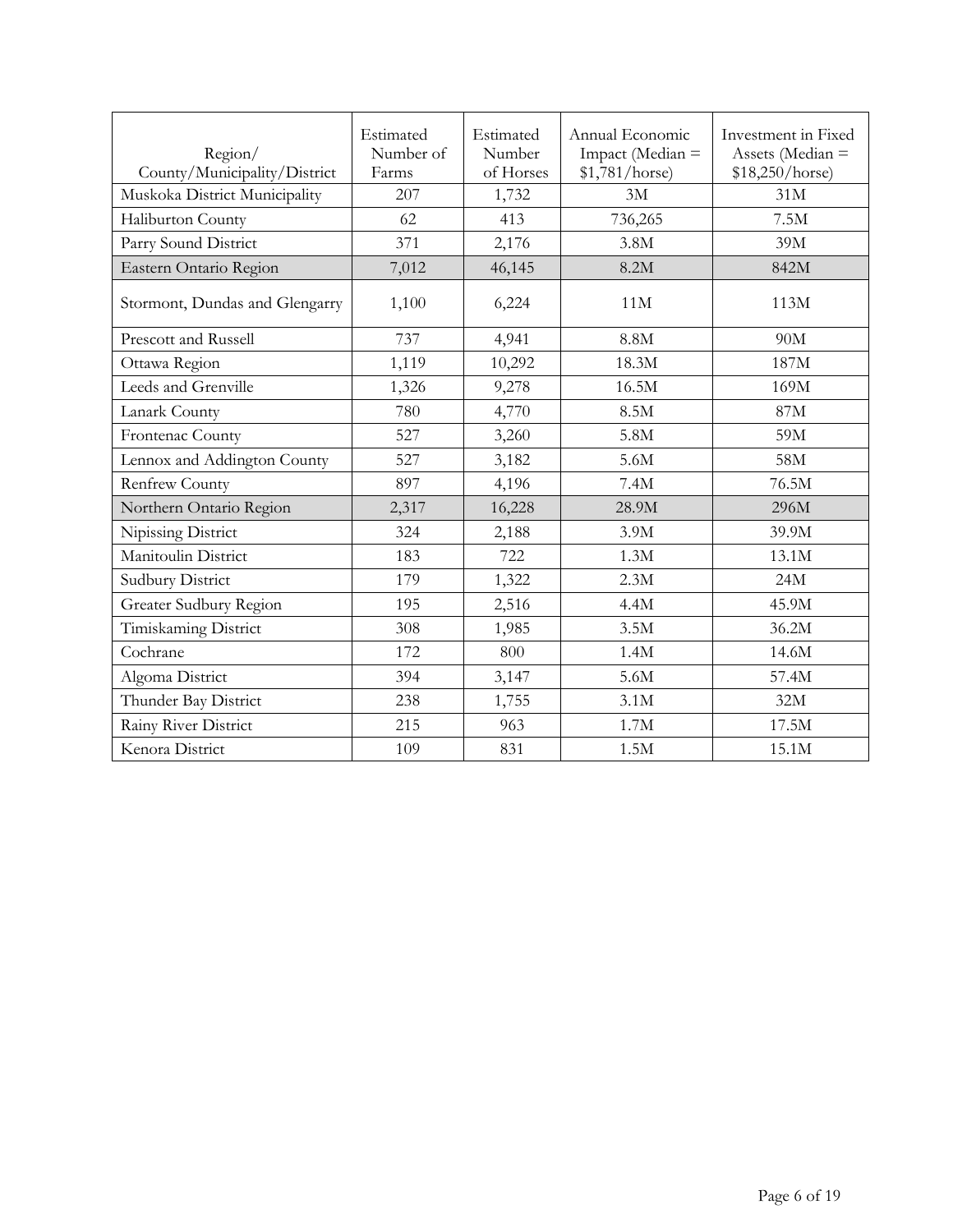### <span id="page-6-0"></span>Table 4 – 2016 Estimated Economic impact of the horse industry for each region/county/regional municipality/district of Ontario.

These estimates are based on the 2016 Census horse numbers, adjusted by the 3.9 factor. No allowance has been made to the economic impact data for changes to the cost of living between 1995 and 2016. The Economic Impact model was based on Wright, B "Economic Impact of the Ontario Horse Industry, 2008 OMAFRA Factsheet.

| Region/<br>County/Municipality/District | Estimated<br>Number of<br>Farms | Estimated<br>Number<br>of Horses | Annual Economic<br>Impact (Median =<br>\$1,781/horse) | Investment in Fixed<br>Assets (Median =<br>\$18,250/horse) |
|-----------------------------------------|---------------------------------|----------------------------------|-------------------------------------------------------|------------------------------------------------------------|
| Province of Ontario                     | 36,246                          | 251,690                          | 448.3M                                                | 4.6B                                                       |
| Southern Ontario Region                 | 7,687                           | 54,335                           | 96M                                                   | 991M                                                       |
| Hamilton-Wentworth Region               | 710                             | 7,956                            | 14.2M                                                 | 145M                                                       |
| Niagara Regional Municipality           | 831                             | 5,944                            | 10.6M                                                 | 108M                                                       |
| Haldimand-Norfolk Region                | 924                             | 5,741                            | 10.2M                                                 | 104M                                                       |
| <b>Brant County</b>                     | 433                             | 2,683                            | 4.7M                                                  | 48M                                                        |
| Oxford County                           | 1,073                           | 6,689                            | 11.9M                                                 | 122M                                                       |
| Elgin County                            | 671                             | 5,359                            | 9.5M                                                  | 97M                                                        |
| Chatham-Kent County                     | 394                             | 2,048                            | 3.6M                                                  | 37.4M                                                      |
| <b>Essex County</b>                     | 503                             | 3,502                            | 6.2M                                                  | 64M                                                        |
| Lambton County                          | 651                             | 3,448                            | 6.1M                                                  | 62.9M                                                      |
| Middlesex County                        | 1,498                           | 10,967                           | 19.5M                                                 | 200M                                                       |
| Western Ontario Region                  | 15,085                          | 104,302                          | 185M                                                  | 1.9B                                                       |
| Peel Regional Municipality              | 410                             | 4,700                            | 8.3M                                                  | 85M                                                        |
| Dufferin County                         | 788                             | 5,963                            | $10.6M$                                               | 108M                                                       |
| Wellington County                       | 2,617                           | 19,613                           | 34.9M                                                 | 358B                                                       |
| Halton Regional Municipality            | 581                             | 7,699                            | 13.7M                                                 | 140M                                                       |
| Waterloo Regional Municipality          | 2,344                           | 14,797                           | 26M                                                   | 270M                                                       |
| Perth County                            | 1,494                           | 8,771                            | 15.6M                                                 | 160M                                                       |
| Huron County                            | 1,365                           | 7,878                            | 14M                                                   | 143M                                                       |
| <b>Bruce County</b>                     | 1,529                           | 8,038                            | 14.3M                                                 | 146M                                                       |
| <b>Grey County</b>                      | 2,422                           | 14,719                           | 26M                                                   | 268M                                                       |
| Simcoe County                           | 1,537                           | 12,125                           | 21.6M                                                 | 221M                                                       |
| Central Ontario Region                  | 6,404                           | 49,058                           | $87\mathrm{M}$                                        | 895M                                                       |
| <b>Hastings County</b>                  | 729                             | 4,497                            | $8\mathrm{M}$                                         | 82M                                                        |
| Prince Edward County                    | 289                             | 1,884                            | $3.3M$                                                | 34M                                                        |
| Northumberland County                   | 749                             | 5,109                            | $9\mathrm{M}$                                         | 93M                                                        |
| Peterborough County                     | 842                             | 4,813                            | 8.6M                                                  | 87.8M                                                      |
| Kawartha Lakes                          | 1,236                           | 6,981                            | 12.4M                                                 | 127M                                                       |
| Durham Regional Municipality            | 1,310                           | 13,124                           | 23.3M                                                 | 239M                                                       |
| York Regional Municipality              | 702                             | 9,060                            | 16.1M                                                 | 165M                                                       |
| Toronto                                 | 94                              | 1,143                            | $2\mathbf{M}$                                         | $20\mbox{M}$                                               |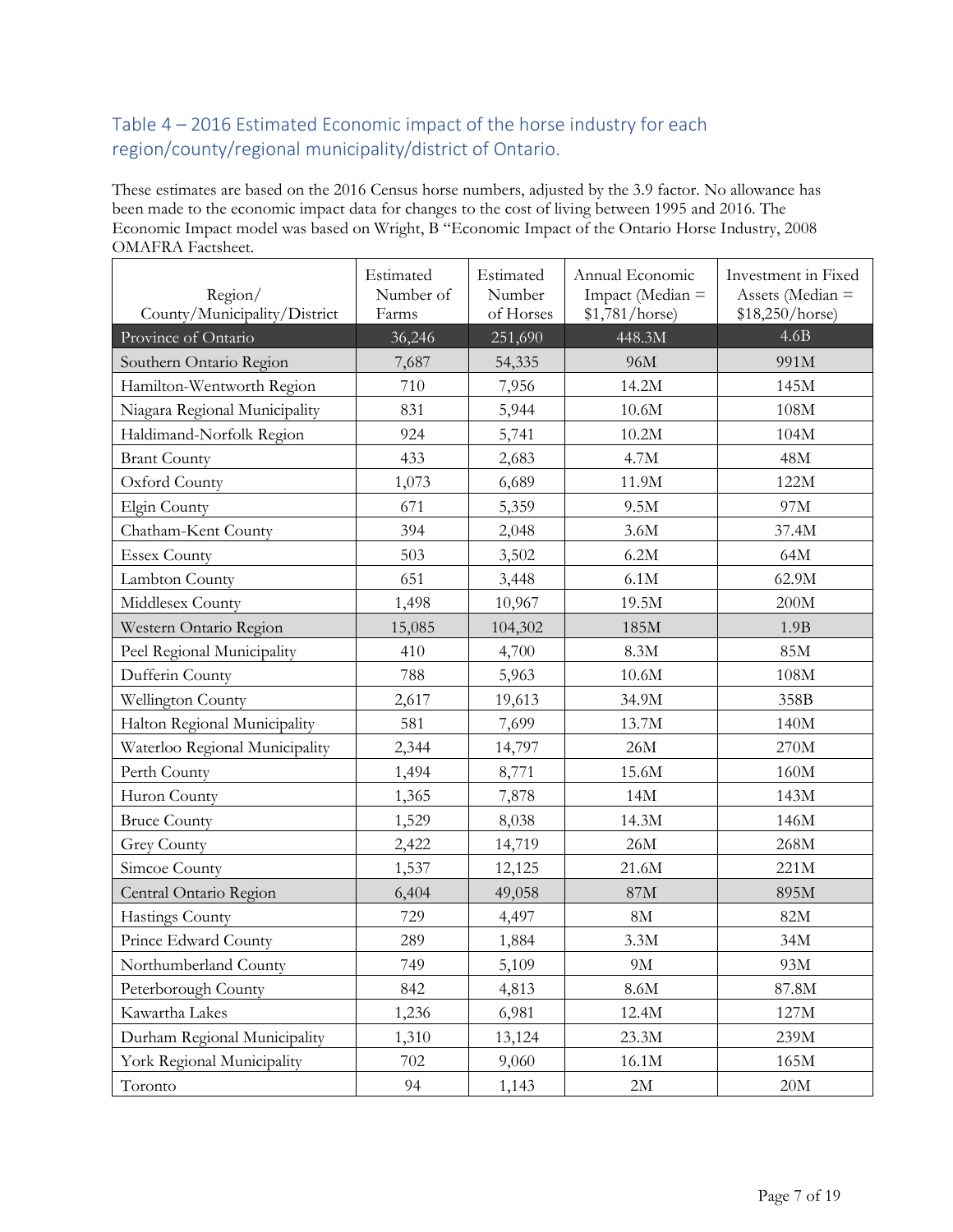| Region/<br>County/Municipality/District | Estimated<br>Number of<br>Farms | Estimated<br>Number<br>of Horses | Annual Economic<br>Impact (Median =<br>\$1,781/horse) | Investment in Fixed<br>Assets (Median =<br>\$18,250/horse) |
|-----------------------------------------|---------------------------------|----------------------------------|-------------------------------------------------------|------------------------------------------------------------|
| Muskoka District Municipality           | 164                             | 998                              | 1.7M                                                  | 18.2M                                                      |
| Haliburton County                       | 39                              | 218                              | 388,970                                               | 3.9M                                                       |
| Parry Sound District                    | 250                             | 1,232                            | 2.2M                                                  | 22.5M                                                      |
| Eastern Ontario Region                  | 5,316                           | 32,019                           | 57M                                                   | 584M                                                       |
| Stormont, Dundas and Glengarry          | 866                             | 4,551                            | 8.1M                                                  | 83M                                                        |
| Prescott and Russell                    | 519                             | 3,280                            | 5.8M                                                  | 59M                                                        |
| Ottawa Region                           | 858                             | 7,137                            | 1.3M                                                  | 130M                                                       |
| Leeds and Grenville                     | 983                             | 5,632                            | $10M$                                                 | 102M                                                       |
| Lanark County                           | 569                             | 3,467                            | 6.2M                                                  | 63.3M                                                      |
| Frontenac County                        | 398                             | 2,777                            | 4.9M                                                  | 50.6M                                                      |
| Lennox and Addington County             | 425                             | 2,153                            | 3.8M                                                  | 39.2M                                                      |
| <b>Renfrew County</b>                   | 698                             | 3,023                            | 5.4M                                                  | 55.1M                                                      |
| Northern Ontario Region                 | 1,755                           | 11,977                           | 21.3M                                                 | 218M                                                       |
| Nipissing District                      | 203                             | 1,505                            | 2.7M                                                  | 27.4M                                                      |
| Manitoulin District                     | 140                             | 675                              | 1.2M                                                  | 12.3M                                                      |
| Sudbury District                        | 160                             | 1,123                            | 2M                                                    | 20.5M                                                      |
| Greater Sudbury Region                  | 129                             | 1,108                            | 1.9M                                                  | 20.2M                                                      |
| Timiskaming District                    | 230                             | 1,392                            | 2.5M                                                  | 25.4M                                                      |
| Cochrane                                | 140                             | 651                              | 1.1M                                                  | 11.8M                                                      |
| Algoma District                         | 308                             | 2,753                            | 4.9M                                                  | 50.2M                                                      |
| Thunder Bay District                    | 164                             | 1,256                            | 2.2M                                                  | 22.9M                                                      |
| Rainy River District                    | 203                             | 1,026                            | 1.8M                                                  | 18.7M                                                      |
| Kenora District                         | 78                              | 488                              | 868,237                                               | 8.9M                                                       |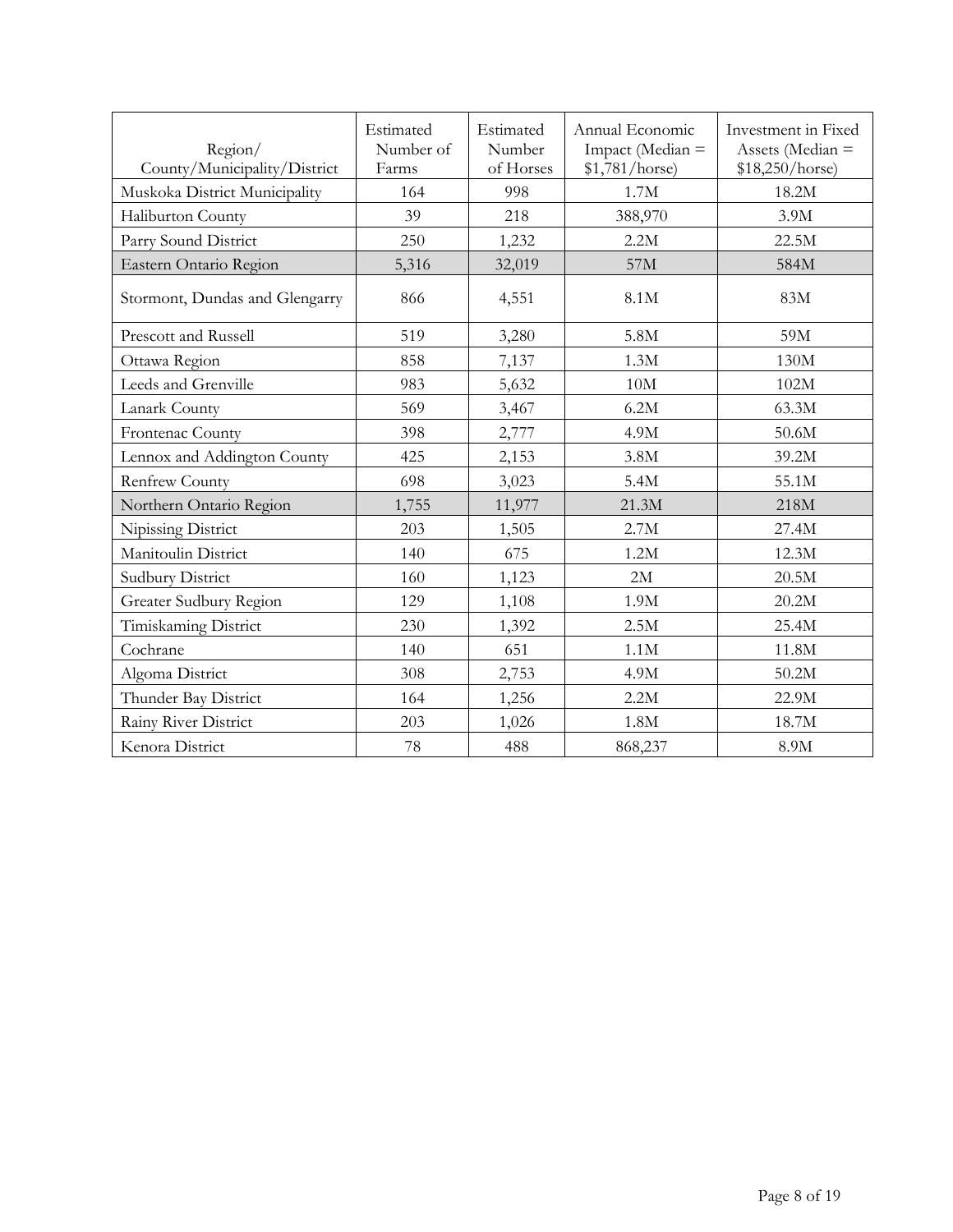### <span id="page-8-0"></span>Ontario Horse Racing Industry Performance Results

<span id="page-8-1"></span>Table 5 Ontario Horse Racing Industry Performance Results Q2 YTD April1, 2017 – September 30, 2017

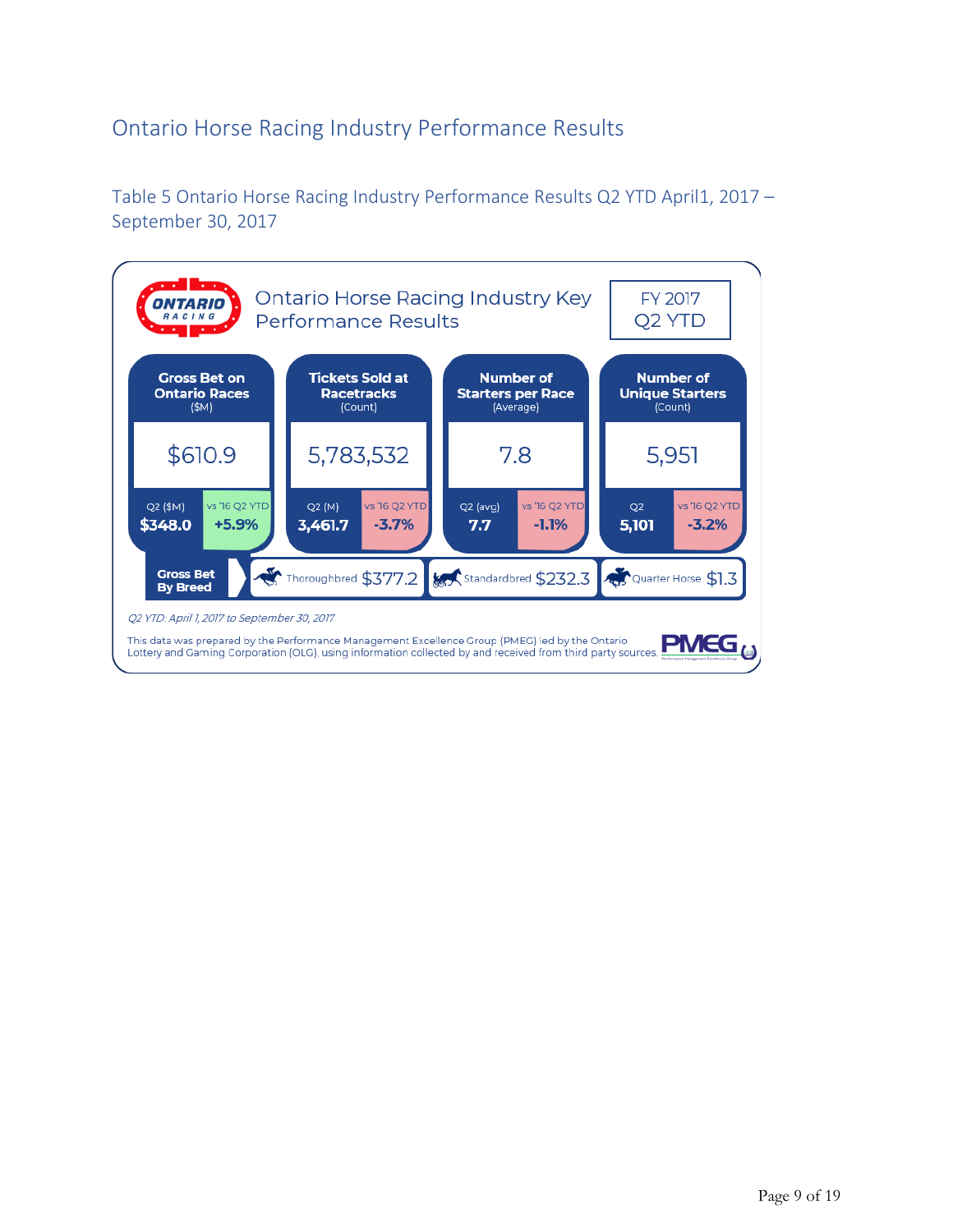<span id="page-9-0"></span>OAHN Equine Veterinarian Survey



### <span id="page-9-1"></span>Increases in reporting of the diseases/conditions

#### **Network members:**

Dr. Drew Hunnisett , Dr. Alison Moore (co-leads) Dr. Chris Grossenbacher, Dr. Melissa McKee, Dr. Jessica Peatling, Dr. Memo Arroyo, Dr. Murray Hazlett, Dr. Tim Pasma

2017 compared to the same quarter in 2016

### **Q1**

### **Foals and Breeding Stock**

| $\bullet$      | Late term abortion                      | 10.9%    |          |
|----------------|-----------------------------------------|----------|----------|
|                | Dystocia                                |          | $10.8\%$ |
|                | Perinatal death (within 48hrs of birth) |          | 4.3%     |
|                | <b>Adults</b>                           |          |          |
|                | Strangles                               |          | $16.5\%$ |
|                | Lymphoma/lymphosarcoma                  |          | 6.5%     |
|                |                                         |          |          |
| Q <sub>2</sub> |                                         |          |          |
|                | <b>Foals and Breeding Stock</b>         |          |          |
|                | Perinatal death                         |          | 25.0%    |
|                | Uterine artery hemorrhage               | 11.1%    |          |
|                | <b>Adults</b>                           |          |          |
|                | Pruritic skin disease on face/body      | $16.7\%$ |          |
|                | Diarrhea with hypoproteinemia           |          | 5.6%     |
|                | Colic/other                             | 5.6%     |          |
| Q <sub>3</sub> |                                         |          |          |
|                | <b>Foals and Breeding Stock</b>         |          |          |
|                | Mare infertility                        |          | 16.4%    |
| $\bullet$      | Anthelmintic Resistance                 |          | $10.8\%$ |
|                | Rhodococcus equi infection              | 5.6%     |          |
|                | <b>Adults</b>                           |          |          |
|                | Potomac Horse Fever-diarrhea            |          | 24.7%    |
| $\bullet$      | Potomac Horse Fever-no diarrhea         | 17.8%    |          |
| $\bullet$      | Colic-impaction                         |          | 14.5%    |
|                | Fever of unknown origin                 |          | 13.5%    |
|                | Skin disease non pruritic               |          | $10.5\%$ |
| $\bullet$      | Pneumonia                               | $10.1\%$ |          |
| $\bullet$      | Neurological disease/infectious         |          | $10.1\%$ |
| $\bullet$      |                                         |          |          |
|                | RAO/Equine asthma                       |          | 7.2%     |
| $\bullet$      | Diarrhea with normal protein            | $6.3\%$  | 2.001    |

<sup>•</sup> Diarrhea with hypoproteinemia 6.3%<br>• Upper respiratory tract infections 5.4% Upper respiratory tract infections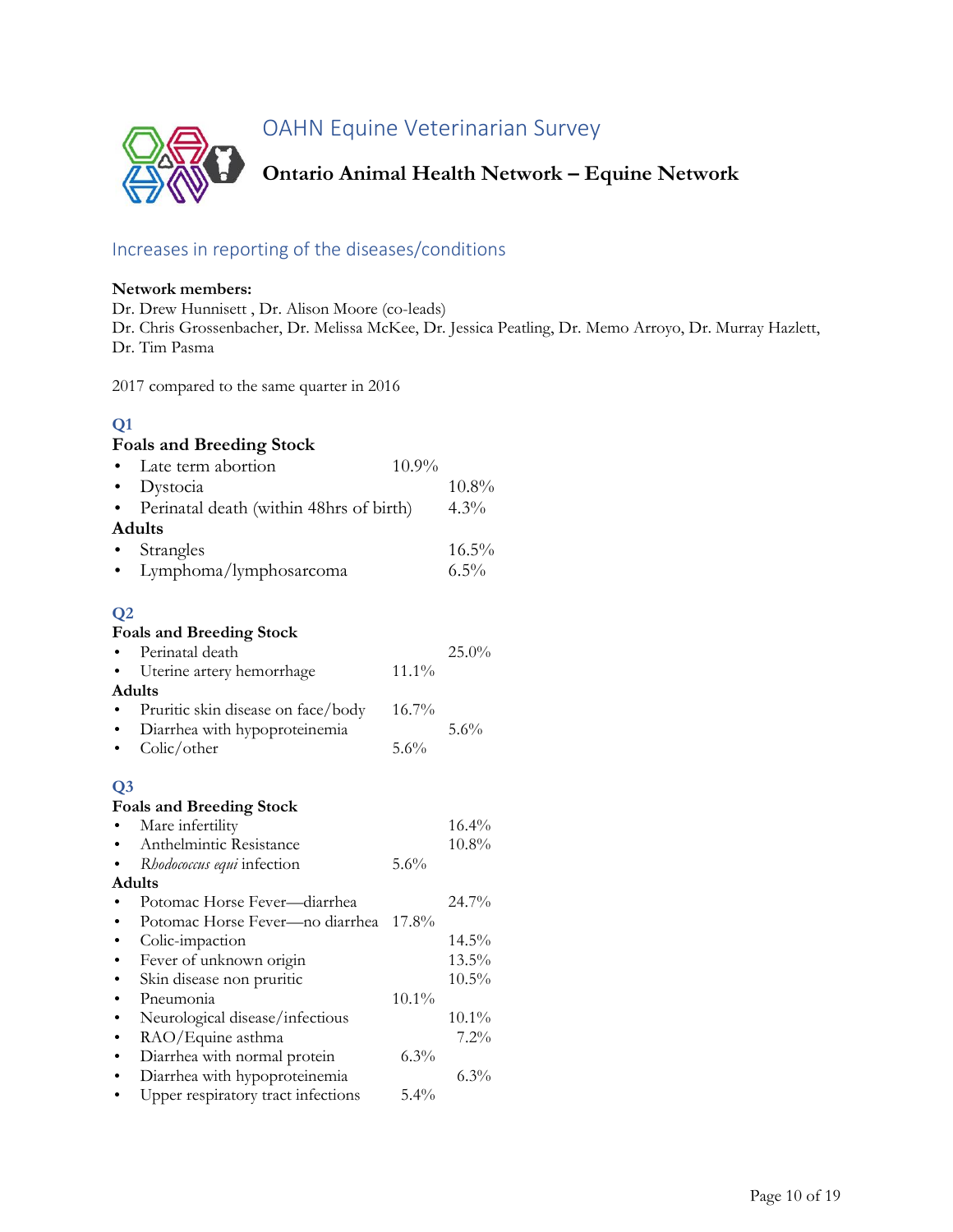| • Strangles        |         | $5.4\%$ |
|--------------------|---------|---------|
| • Lyme disease     |         | $5.4\%$ |
| $\bullet$ Lymphoma | $5.4\%$ |         |

### **Q4**

| <b>Foals and Breeding Stock</b>    |         |         |
|------------------------------------|---------|---------|
| Lawsonia intracellularis infection |         | 11.0%   |
| Dystocia                           |         | $2.2\%$ |
| <b>Adults</b>                      |         |         |
| Fever of unknown origin            |         | 28.5%   |
| Potomac Horse Fever—diarrhea       |         | $9.5\%$ |
| Potomac Horse Fever—no diarrhea    | $4.4\%$ |         |
| Pneumonia                          | $7.3\%$ |         |
| RAO/Equine asthma                  |         | $4.8\%$ |
| Pastern dermatitis                 |         | $4.0\%$ |
| Diarrhea with normal protein       | $2.7\%$ |         |
| colic                              |         | $2.5\%$ |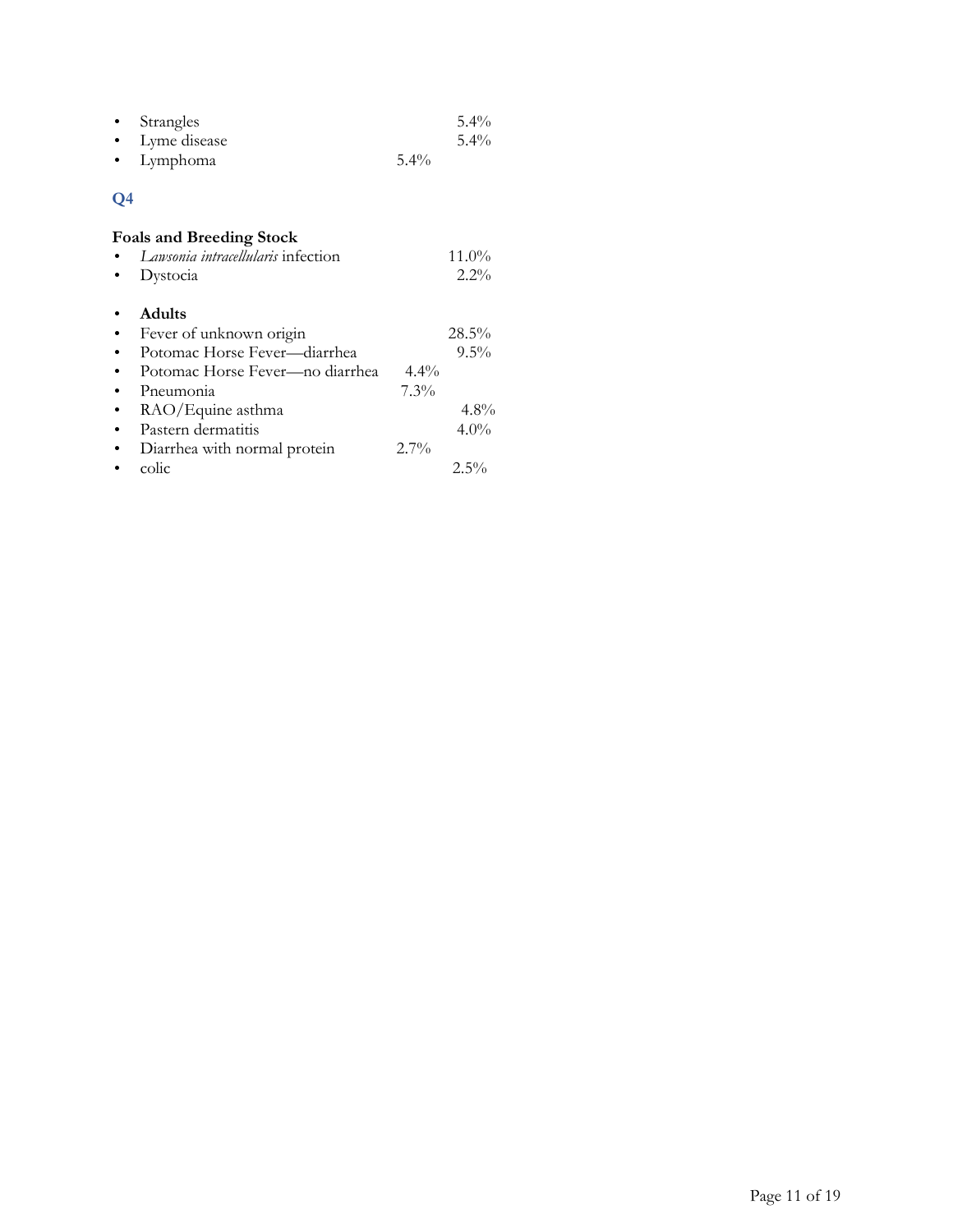## <span id="page-11-0"></span>List of Equine Organizations

### <span id="page-11-1"></span>Table 6 Equine Organizations in Ontario

| <b>Organizations</b>                                | Website                               |
|-----------------------------------------------------|---------------------------------------|
|                                                     |                                       |
| <b>Arts and Entertainment</b>                       |                                       |
|                                                     | https://www.facebook.com/pg/9th-      |
|                                                     | New-York-Volunteer-Cavalry-Company-   |
| 9th New York Volunteer Calvary, Co. A               | A-152433878116440/                    |
| <b>Medieval Times</b>                               | https://www.medievaltimes.com/        |
| <b>Auctions</b>                                     |                                       |
| D. Carson Farms & Auction Services Ltd.             | https://www.davidcarson.on.ca/        |
|                                                     | http://www.olex.on.ca/Olex/Default.as |
| <b>Ontario Livestock Exchange</b>                   | $\overline{p}$                        |
| <b>Breed Associations - Provincial</b>              |                                       |
|                                                     | https://www.facebook.com/pg/ASHAof    |
| <b>American Saddle Horse Association of Ontario</b> | Ontario/about/?ref=page internal      |
| <b>Arabian Horse Association of Eastern Canada</b>  | http://ahaec.on.ca/on/                |
| <b>Canadian Sport Horse Association - Ontario</b>   | http://www.c-s-h-a.org/               |
| Canadian Thoroughbred Horse Society -               |                                       |
| Ontario                                             | http://www.cthsont.com/               |
| Central Canada Paso Fino Horse Association          | http://centralcanadapfha.com/         |
| <b>Central Ontario Standardbred Association</b>     | http://www.cosaonline.com/            |
|                                                     | http://easternontariominiaturehorsecl |
| Eastern Ontario Miniature Horse club                | ub.ca/                                |
|                                                     | https://www.facebook.com/groups/51    |
| <b>Eastern Ontario Paint Horse Club</b>             | 6903175143075/                        |
| <b>Eastern Ontario Quarter Horse Association</b>    | https://eogha.com/                    |
|                                                     | https://www.facebook.com/Miniature-   |
|                                                     | Horse-Club-of-Ontario-                |
| Miniature Horse Club of Ontario                     | <u>120325871333053/</u>               |
| North Superior Quarter Horse Association            | http://www.nsqha.com/                 |
| <b>Ontario Appaloosa Horse Association</b>          | http://www.ontarioappaloosa.org/      |
| <b>Ontario Belgian Horse Association</b>            | http://www.ontariobelgians.ca/        |
| <b>Ontario Friesian Horse Association</b>           | http://ontariofriesianhorse.com/      |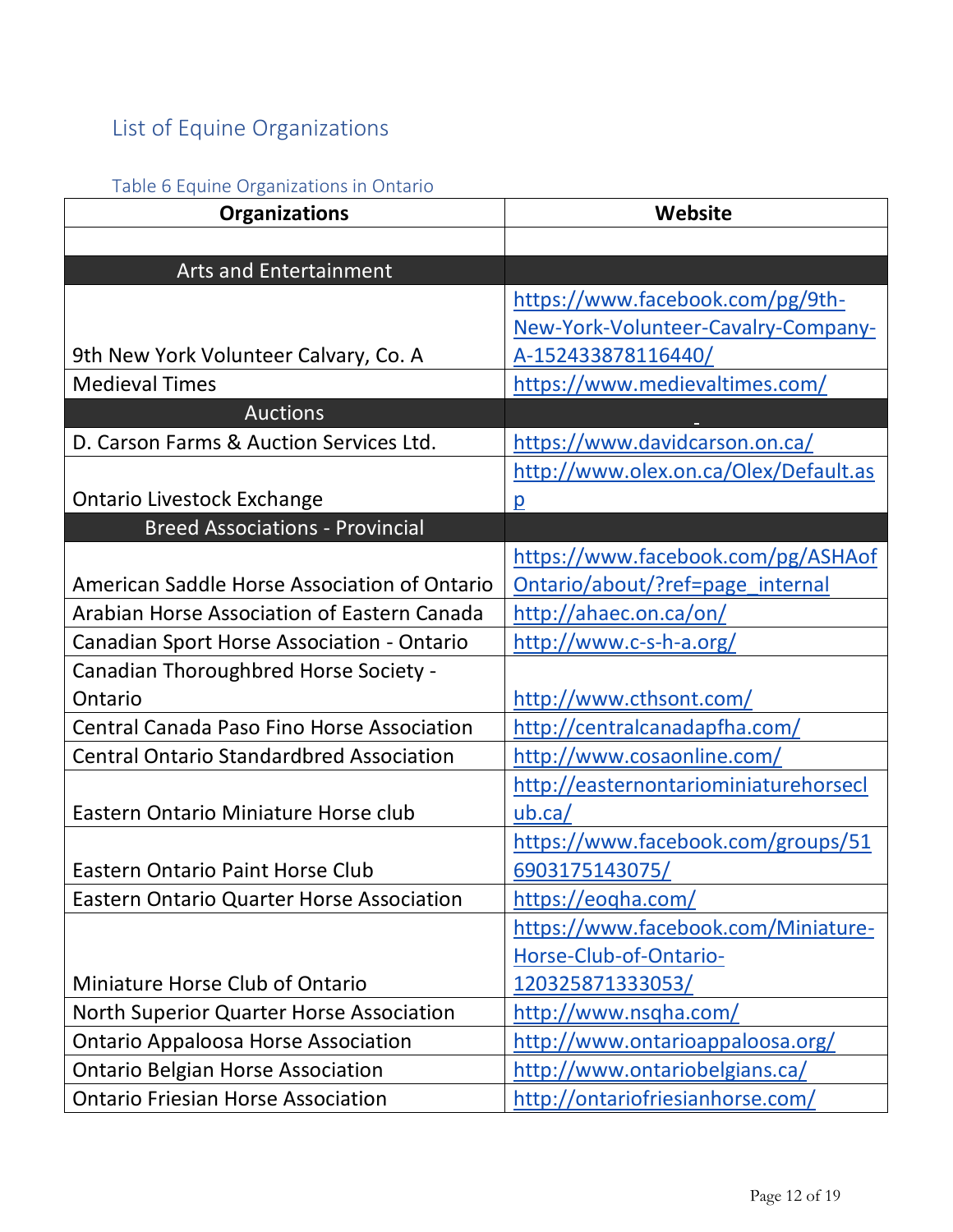| <b>Ontario Icelandic Horse Association</b>         | https://www.oiha.ca/                   |
|----------------------------------------------------|----------------------------------------|
| <b>Ontario Morgan Horse Club</b>                   | http://ontariomorgan.com/              |
|                                                    | https://www.facebook.com/OntarioPai    |
| <b>Ontario Paint Horse Association</b>             | ntHorse/                               |
| <b>Ontario Percheron Horse Association Inc.</b>    | http://www.ontariopercherons.ca/       |
| <b>Ontario Peruvian Horse Association</b>          | http://www.peruvianpaso.ca/            |
| <b>Ontario Pinto Horse Association</b>             | https://www.ontariopinto.com/          |
| <b>Ontario Quarter Horse Association</b>           | https://www.oqha.on.ca/                |
|                                                    | http://www.standardbredshowcase.co     |
| <b>Standardbred Showcase Riding Club</b>           | m/                                     |
| Upper Canada District (Ontario) Canadian           |                                        |
| <b>Horse Breeders</b>                              | http://www.ucdcanadianhorse.ca/        |
| Welsh Pony and Cob Association of Ontario          | http://wpcao.com/                      |
| <b>Clubs</b>                                       |                                        |
| <b>CEREC (Club Equestre Ramsayville Equestrian</b> |                                        |
| Club)                                              | http://www.cerec.ca/                   |
| <b>Chesley Saddle Club</b>                         | http://chesleysaddleclub.ca/about/     |
| Eastern Ontario Horses of Course club              | http://www.vkirkwood.ca/eohc.htm       |
| Ganaraska Forest Horse Club                        | https://www.gfhc.ca/                   |
| <b>Odessa Horse and Pony Club</b>                  | http://odessa-h-p-c.webs.com/          |
|                                                    | https://www.facebook.com/groups/86     |
| Prince Edward County Horse and Pony Club           | 01927841/                              |
| <b>Hunt Clubs</b>                                  |                                        |
|                                                    | http://www.eglintoncaledonhounds.co    |
| <b>Eglington Caledon Hounds</b>                    | m/                                     |
| Hamilton Hunt Club                                 | http://www.thehamiltonhuntclub.ca/     |
| London Hunt                                        | http://www.londonhunt.ca/              |
|                                                    | https://www.facebook.com/OttawaVall    |
| <b>Ottawa Valley Hunt Club</b>                     | eyHunt/                                |
| Toronto & North York Hunt                          | https://www.tnyh.horse/                |
|                                                    | https://www.facebook.com/wellington    |
| Wellington-Waterloo Hunt Club                      | waterloo.hunt                          |
| <b>Farrier Associations</b>                        |                                        |
|                                                    | http://www.ontariofarriersassociation. |
| <b>Ontario Farriers Association</b>                | com/                                   |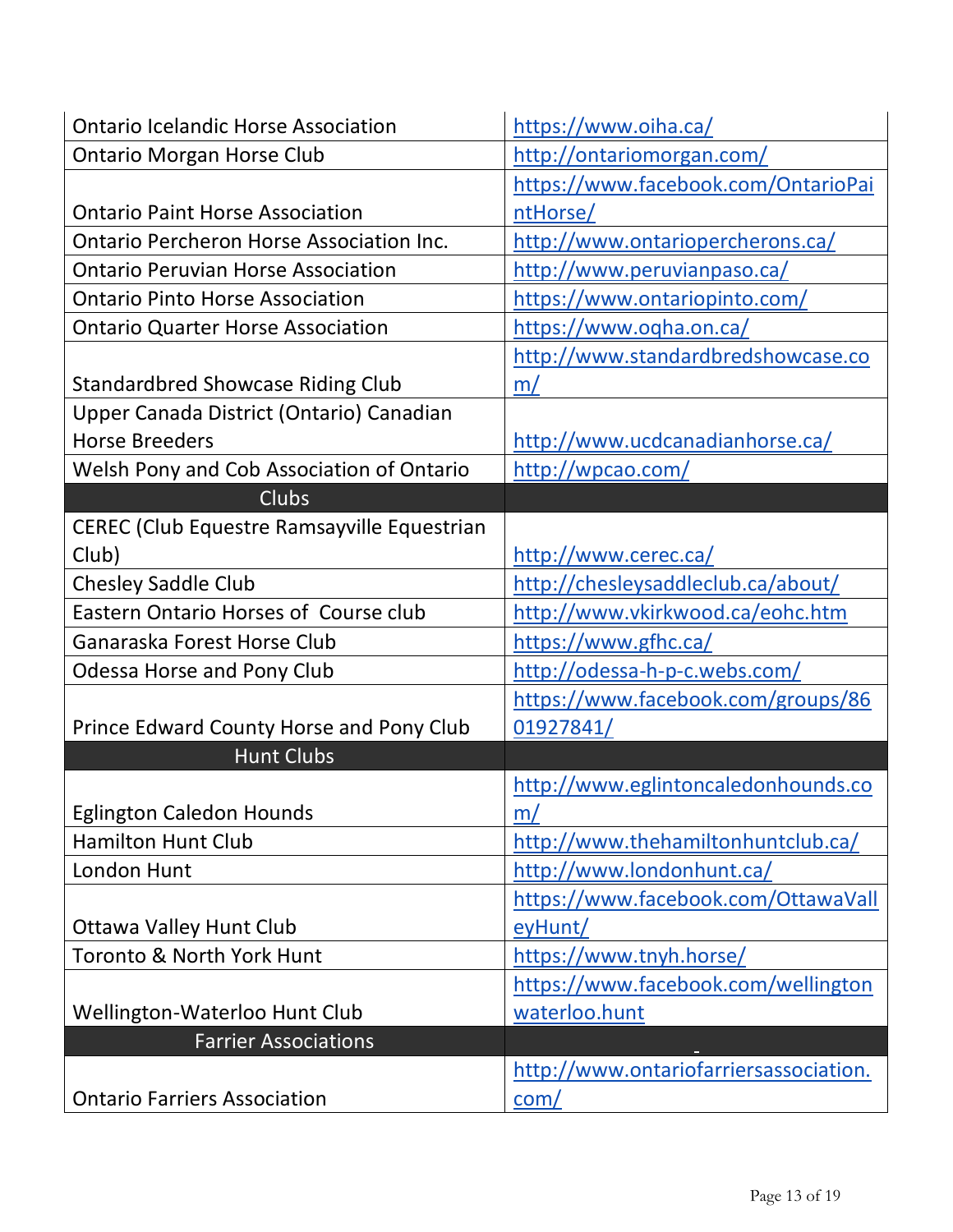| <b>Industry Associations</b>                 |                                       |
|----------------------------------------------|---------------------------------------|
| 4-H Ontario                                  | http://www.4-hontario.ca/             |
|                                              | http://www.canadianhorseracinghalloff |
| Canadian Horse Racing Hall of Fame           | ame.com/                              |
| <b>Equine Guelph</b>                         | http://www.equineguelph.ca/           |
| Horseman's Benevolent and Protection         |                                       |
| Agency                                       | http://www.hbpa.on.ca/                |
| <b>National Capital Region Harness Horse</b> |                                       |
| Association                                  | http://www.ncrhha.ca/                 |
|                                              | https://www.facebook.com/groups/30    |
|                                              | 0054522579/permalink/101563820755     |
| Northern Ontario Horseman's Association      | 42580/                                |
| <b>Ontario Equestrian</b>                    | https://ontarioequestrian.ca/         |
| <b>Ontario Harness Horse Association</b>     | http://www.ohha.ca/                   |
| <b>Ontario Racing</b>                        | http://ontarioracing.com/             |
| Quarter Racing Owners of Ontario Inc         | http://grooi.com/                     |
|                                              | https://www.facebook.com/UpperCan     |
| <b>Upper Canada Equestrian Association</b>   | adaEquestrian/                        |
| Pony Clubs                                   |                                       |
|                                              | http://brightwaterponyclub.webs.com/  |
| <b>Bright Water Pony club</b>                | aboutus.htm                           |
| Caledon pony club                            | https://www.caledonponyclub.com/      |
| Canadian Pony Club - Central Ontario Region  | http://centralontario.ponyclub.ca/    |
| Canadian Pony Club - St Lawrence/Ottawa      | http://canadianponyclub.org/SLOV/wp   |
| <b>Valley Region</b>                         | L                                     |
|                                              | http://canadianponyclub.org/Western   |
| Canadian Pony Club - Western Ontario Region  | Ontario/                              |
| Durham Pony Club                             | https://www.durhamponyclub.ca/        |
|                                              | http://canadianponyclub.org/SLOV/Kin  |
| Kingston and Region pony club                | gstonAndRegion/wp/                    |
|                                              | http://www.canadianponyclub.org/Cen   |
| <b>Rising Star Pony Club</b>                 | tralOntario/RisingStar/               |
| Rescue/Adoption/Rehoming                     |                                       |
| Organizations/Sanctuaries                    |                                       |
| Adena Springs Retirement Program             | http://www.adenaretirement.com/       |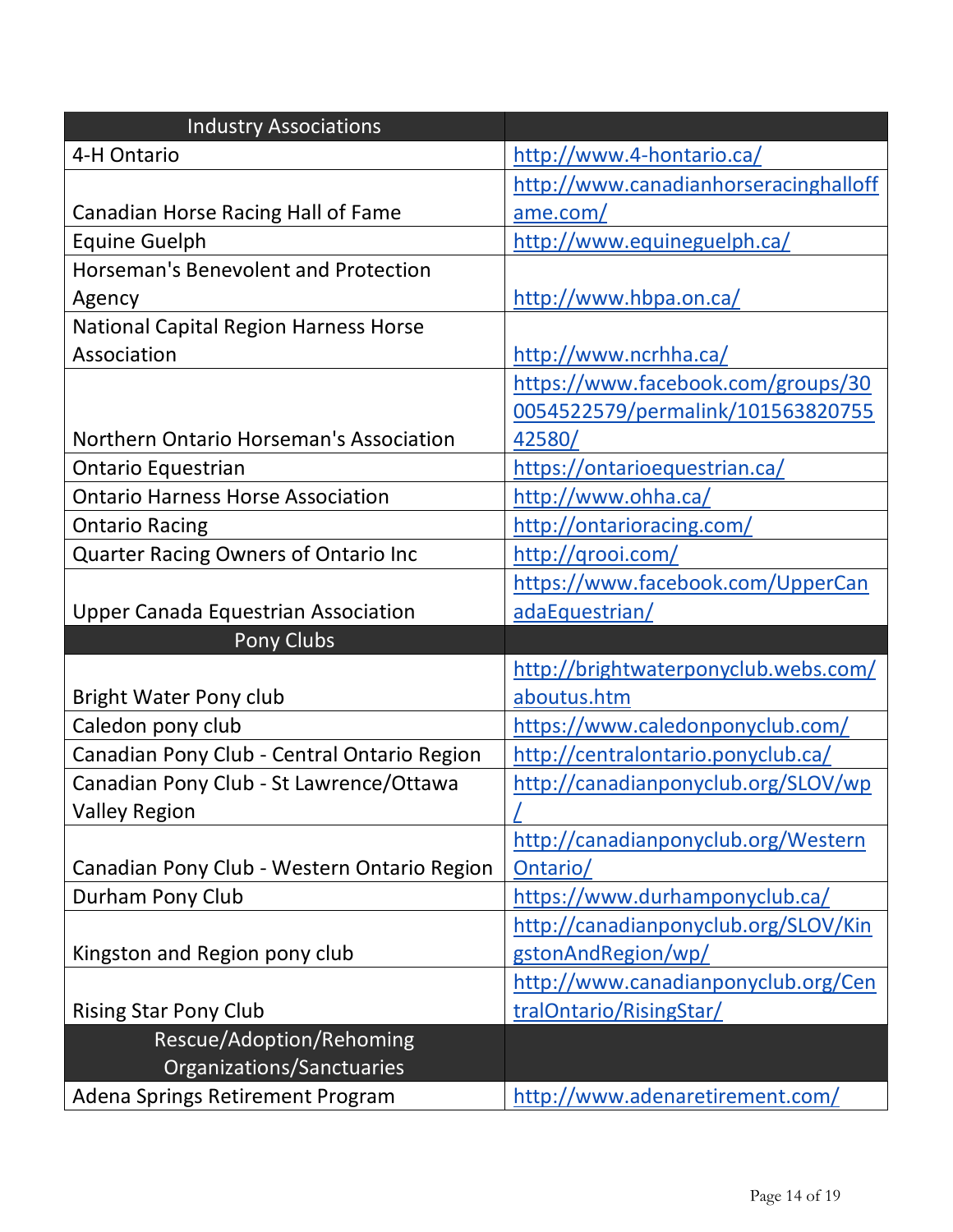|                                              | http://www.adoptaprelovedhorse.com       |
|----------------------------------------------|------------------------------------------|
| <b>Adopt a Preloved Horse</b>                |                                          |
| Animal Outreach-Farmed Animals Sanctuary     | http://www.animaloutreach.ca/            |
| <b>Big Sky Ranch Animal Sanctuary</b>        | https://www.bigskyranch.ca/              |
| <b>Birch Haven Rescue and Rehabilitation</b> |                                          |
| <b>Services</b>                              | www.birchhaven.org                       |
| <b>Dw Stables</b>                            | www.dwstables.com                        |
|                                              | https://www.facebook.com/pages/Epic      |
|                                              | -Tails-Dog-Horse-                        |
| Epic Tails Horse&Dog Rescue                  | Rescue/116918094990724                   |
| Freedom Valley Horse Rescue                  | http://horseadoptontario.blogspot.ca/    |
| Go and Play Stables                          | http://www.goandplaystables.org/         |
|                                              | http://www.animalshelter.org/shelters    |
|                                              | <b>Guelph Equine Area Rescue Stables</b> |
| <b>Guelph Equine Area Rescue Stables</b>     | GEARS rld7374 rS pC.html                 |
|                                              | http://havenoftheheart.wordpress.com     |
| Haven of the Heart                           |                                          |
|                                              | http://www.heavencanwaitequineresc       |
| Heaven Can Wait Equine Rescue                | ue.org/                                  |
|                                              | http://www.horserescueontario.org/in     |
| <b>Horse Rescue Ontario</b>                  | dex.html                                 |
| Last Chance Horse&Pony Rescue                | http://www.lchpr.org/                    |
| LongRun                                      | http://www.longrunretirement.com         |
|                                              | http://www.newhorizonsequinecenter.      |
| New Horizons Equine Center                   | com/                                     |
| <b>Ontario Standardbred Adoption Society</b> | www.osas.ca                              |
|                                              | http://www.primrosedonkeysanctuary.      |
| <b>PrimRose Donkey Sanctuary</b>             | com/                                     |
| Refuge R&R                                   | http://www.refugerr.org/                 |
| <b>Second Chance Farm</b>                    | http://www.secondchancefarm.ca/          |
| The Donkey Sanctuary of Canada               | http://www.thedonkeysanctuary.ca/        |
|                                              | http://www.transitionsthoroughbreds.     |
| <b>Transitions Thoroughbreds</b>             | org/                                     |
| <b>Whispering Hearts Horse Rescue</b>        | www.whhrescue.com                        |
| <b>Wind Dancer</b>                           | www.winddancerponies.org                 |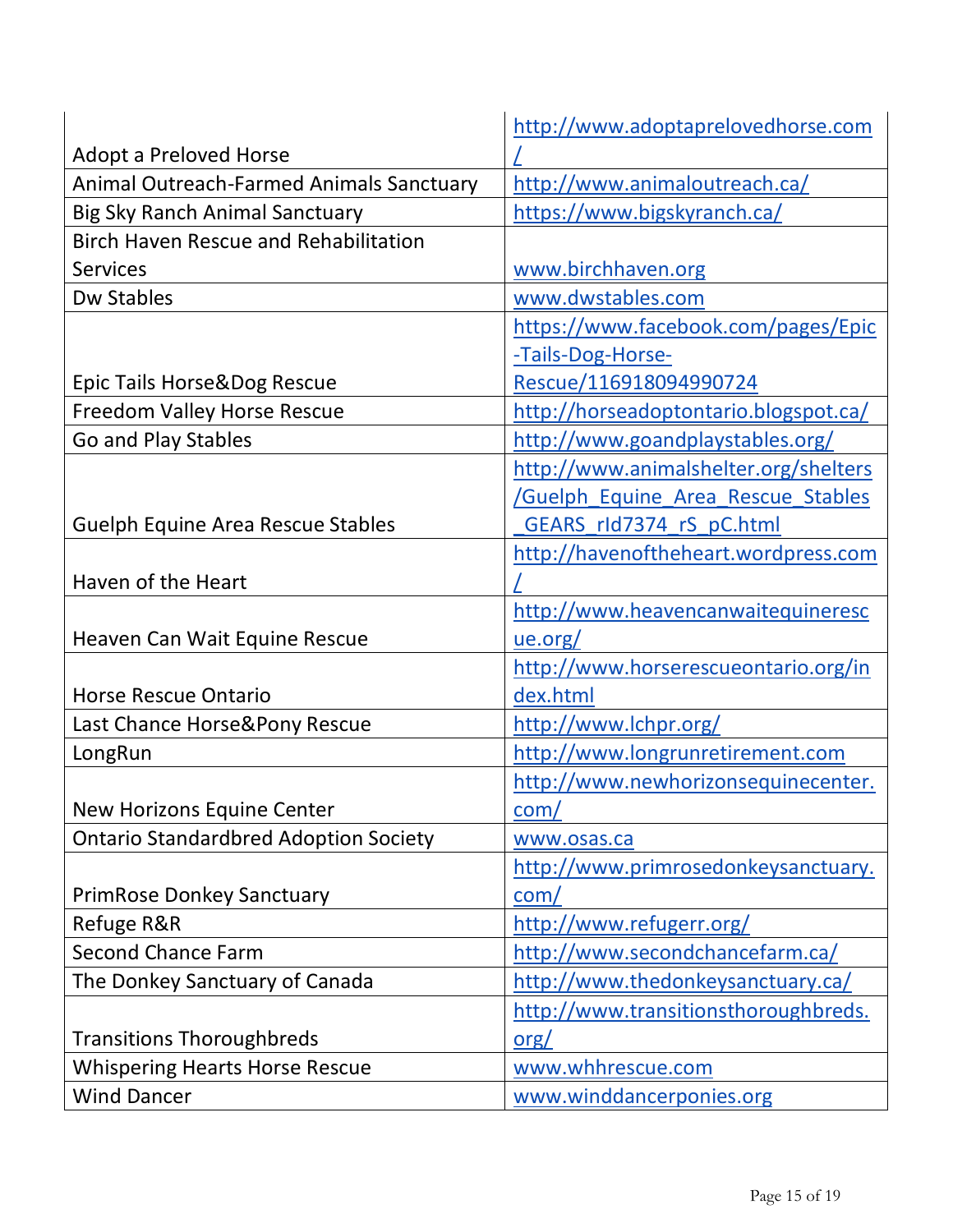| <b>Sport Organizations - Provincial</b>             |                                        |
|-----------------------------------------------------|----------------------------------------|
|                                                     | http://www.caledondressage.ca/index.   |
| <b>Caledon Dressage Association</b>                 | html                                   |
| Canadian Cowgirls Rodeo Drill Team                  | http://canadiancowgirls.com/           |
| <b>Canadian Dressage Owners and Riders</b>          |                                        |
| <b>Association - Ontario</b>                        | http://ontario.cadora.ca/              |
| <b>Eastern Canadian Cutting Horse Association</b>   | http://www.eccha.ca/                   |
| <b>Eastern Ontario Draft Horse Pulling</b>          | http://www.horsepullresults.com/east   |
| Association                                         | ernontariodrafhorsepullingassoc.asp    |
| <b>Eastern Ontario Pleasure Driving Society</b>     | http://www.eopds.ca/index.html         |
|                                                     | https://www.facebook.com/encoretric    |
| <b>Encore Presentation Trick Riders</b>             | kriders/                               |
| Gaited Horse Group of Ontario                       | http://www.gaitedhorsegroup.com/       |
| Mid Western Horseman's Association -                | https://www.midwesternhorsemansso      |
| Ontario                                             | ciety.com/                             |
| <b>Ontario Barrel Racing Association</b>            | http://obra.ca/index.html              |
| <b>Ontario Carriage Driving Association</b>         | http://www.carriagedriving.ca/         |
|                                                     | https://www.facebook.com/Ontario-      |
|                                                     | Commercial-Horse-Association-          |
| <b>Ontario Commercial Horse Association</b>         | 174645076231707/                       |
| <b>Ontario Competitive Trail Riding Association</b> | http://octra.on.ca/                    |
|                                                     | http://www.ontariocuttinghorseassocia  |
| <b>Ontario Cutting Horse Association</b>            | tion.com/                              |
| <b>Ontario Horse Trials Association</b>             | http://www.horsetrials.on.ca/          |
| <b>Ontario Hunter Jumper Association</b>            | http://www.ohja.ca/                    |
| <b>Ontario Reining Horse Association</b>            | http://orha.on.ca/                     |
| <b>Ontario Sidesaddle Association</b>               | http://onsidesaddle.blogspot.ca/       |
|                                                     | http://www.ontariotrails.on.ca/support |
|                                                     | /members/view/ontario-trail-riders-    |
| <b>Ontario Trail Riders Association</b>             | association                            |
|                                                     | http://pentathloncanada.ca/provinces/  |
| <b>Pentathlon Ontario</b>                           | ontario/?                              |
|                                                     | http://www.ramrodeotour.rossmillargr   |
| <b>RAM Rodeo Tour</b>                               | oup.com/                               |
| Rawhide Rodeo                                       | http://www.rawhiderodeo.com/           |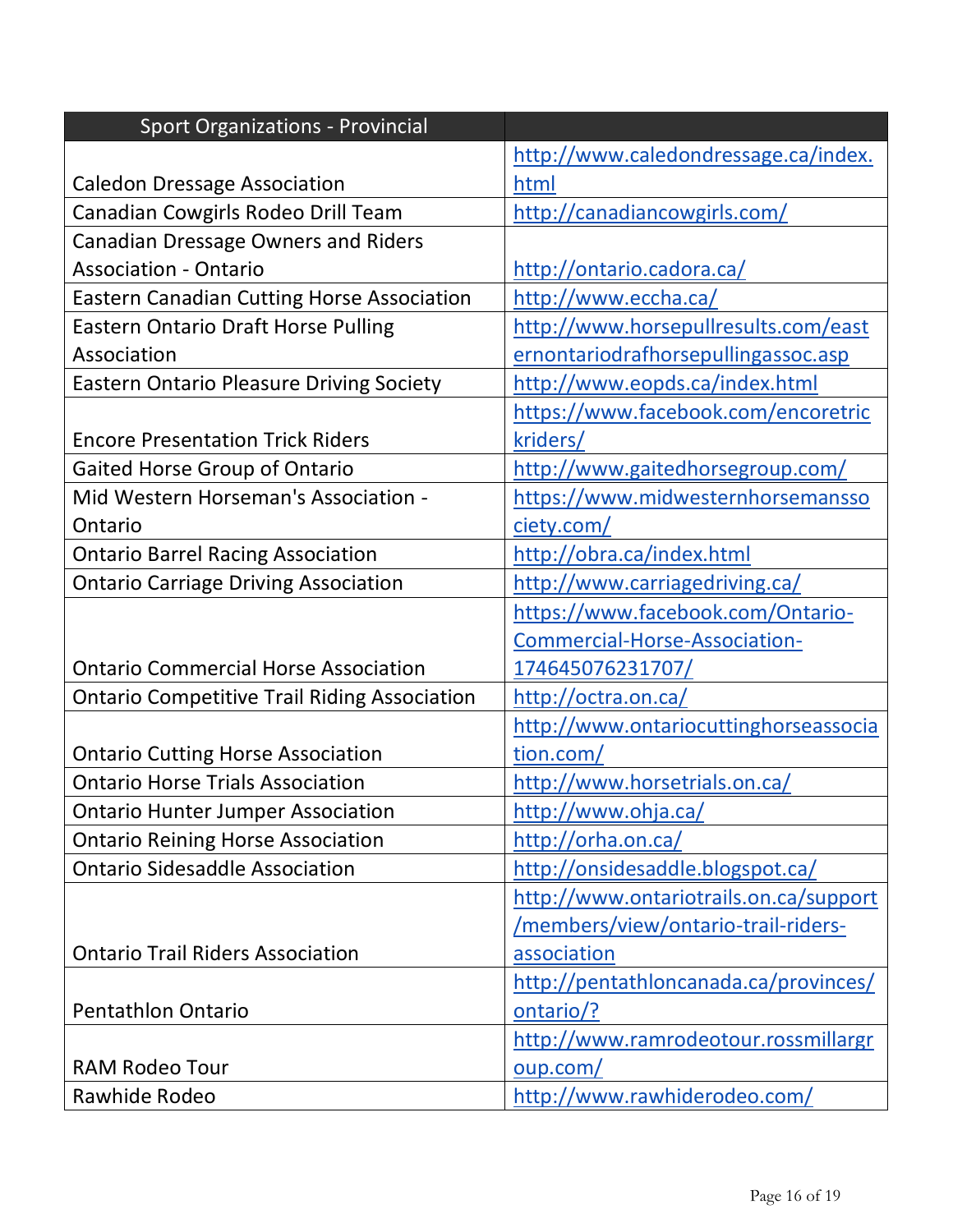| South Algonquin Trail Riders Club             | http://www.satrc.ca/                   |
|-----------------------------------------------|----------------------------------------|
|                                               | http://www.southernontariotrailriders. |
| Southern Ontario Trail Riders Club            | com/                                   |
| The Silver Stars Precision Drill Riding Club  | http://lazeegranch.ca/silverstars.html |
| <b>Tri-County Carriage Association</b>        | https://www.tricountycarriage.com/     |
| <b>Trillium Hunter Jumper Association</b>     | https://www.thja.ca/                   |
|                                               | https://www.facebook.com/groups/wh     |
| <b>Western Horse association of Ontario</b>   | <u>ao1952/</u>                         |
| <b>Therapeutic Riding Associations</b>        |                                        |
| EquuSolutions                                 | http://equusolutions.com/              |
| Georgian Riding Association for challenged    |                                        |
| equestrians                                   | https://www.graceriding.ca/            |
| Hope Haven Therapeutic Riding and Wellness    |                                        |
| Centre                                        | http://www.hopehavencentre.org/        |
| Lanark County Therapeutic Riding Association  | http://www.therapeuticriding.ca/       |
| Northern Lights Therapeutic Riding            | https://www.facebook.com/equinether    |
| Association                                   | apynorth/                              |
| <b>Ontario Therapeutic Riding Association</b> | http://www.ontra.ca/                   |
| <b>PARD Therapeutic Riding</b>                | http://www.pard.ca/                    |
| <b>Quinte Therapeutic Riding Association</b>  | http://www.quintra.org/                |
| <b>SARI Therapeutic Riding</b>                | http://www.sari.ca/                    |
| <b>Sunrise Therapeutic and Riding Centre</b>  | https://sunrise-therapeutic.ca/        |
| The Community Association for Riders with     |                                        |
| <b>Disabilities</b>                           | http://card.ca/                        |
| Therapeutic Riding Association of Ottawa-     |                                        |
| Carlton                                       | http://trott.ncf.ca/                   |
| <b>Timmins Therapeutic Riding Association</b> | http://www.ttra.ca/                    |
| <b>Windsor-Essex Therapeutic Riding</b>       |                                        |
| Association                                   | https://wetra.ca/                      |
| <b>Transporters - Commercial</b>              |                                        |
|                                               | http://www.bwdequineservices.com/c     |
| <b>BWD Equine Services</b>                    | ontact-us/                             |
| Doyle Bloodstock Transportation Inc.          | http://www.doylebloodstock.ca/         |
| International Horse Transport Ltd.            | http://www.inthorse.com/               |
| Perry Transport                               | http://www.perryt.com/                 |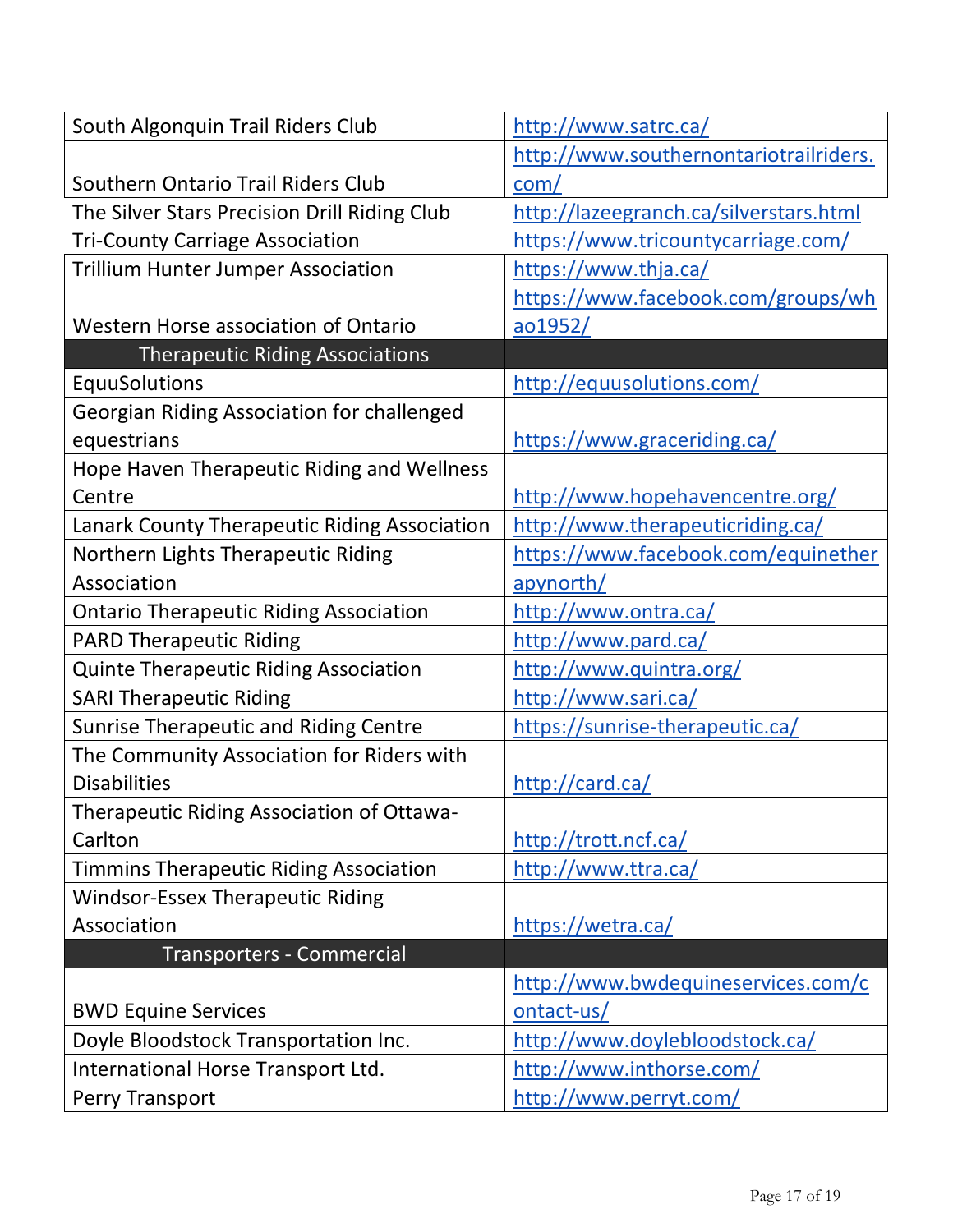| <b>Veterinary Associations - Provincial</b>        |                                       |
|----------------------------------------------------|---------------------------------------|
|                                                    | http://www.centralcanadavetassociatio |
| <b>Central Canada Veterinary Association</b>       | n.com/                                |
| <b>Ontario Association of Equine Practitioners</b> | http://ontarioequinevets.ca/          |
|                                                    |                                       |
|                                                    |                                       |
| <b>Breed Associations - National</b>               |                                       |
| American Saddlebred Horse Association of           |                                       |
| Canada                                             | https://www.saddlebredcanada.com/     |
|                                                    | http://www.canadianbelgianhorse.com   |
| <b>Canadian Belgian Horse Association</b>          |                                       |
| <b>Canadian Fjord Horse Association</b>            | http://www.cfha.org/                  |
|                                                    | https://www.facebook.com/groups/23    |
| Canadian Gypsy Vanner Horse club                   | 9257926262273/?ref=group header       |
| <b>Canadian Hackney Association</b>                | https://www.hackney.ca/               |
| <b>Canadian Morgan Horse Association</b>           | https://www.morganhorse.ca/           |
| <b>Canadian shire Horse Association</b>            | https://www.canadianshirehorse.com/   |
| Canadian Thoroughbred Horse Society                | https://www.cthsnational.com/         |
| <b>Clydesdale Horse Association of Canada</b>      | http://canadianclydesdales.ca/        |
| <b>Standardbred Canada</b>                         | http://standardbredcanada.ca/         |
| Newfoundland Pony society                          | http://newfoundlandpony.com/          |
| <b>Industry Associations - National</b>            |                                       |
| <b>Equestrian Canada</b>                           | https://www.equestrian.ca/            |
| Horse Welfare Alliance of Canada                   | http://www.horsewelfare.ca/index.php  |
| <b>Sport Organizations - National</b>              |                                       |
| <b>Canadian Cutting Horse Association</b>          | https://www.ccha.ca/                  |
| <b>Canadian Recreational Horse and Rider</b>       | https://crhra.ca/                     |
| <b>Canadian Road Horse Association</b>             | http://www.roadhorse.ca/              |
| <b>Canadian Western Horse Association</b>          | http://www.cwha.ca/                   |
| <b>Mounted Games Across Canada Inc.</b>            | http://mountedgamescanada.com/        |
| <b>National Barrel Horse Association Canada</b>    | http://nbhacanada.com/                |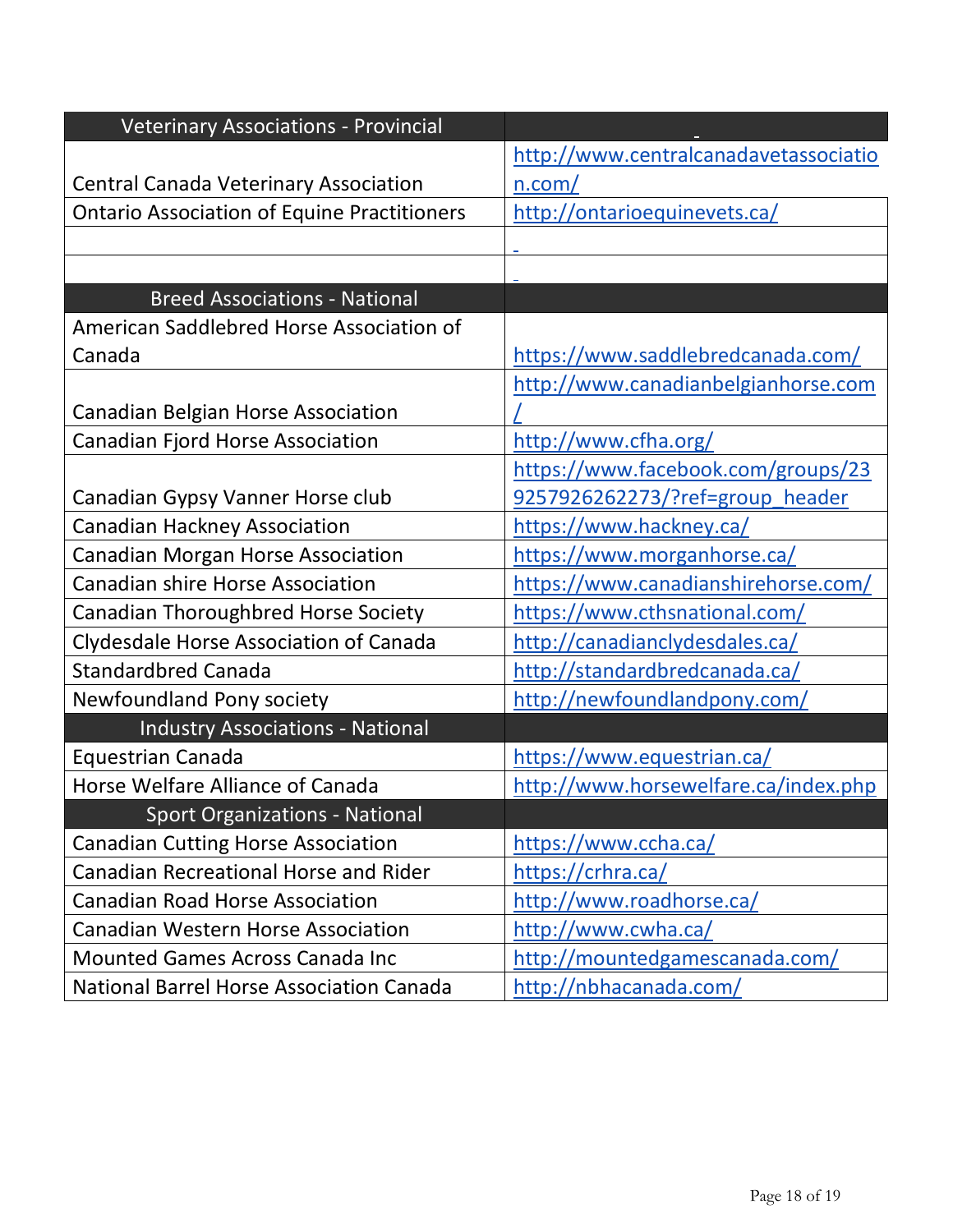## **Appendix One**

# Economic Impact of the Ontario Horse Industry

# **Infosheet**

#### February 2008

Wright and Cation, 1996, completed an extensive survey of the horse industry over a three-year period and published a summary, the *1996 Ontario Horse Industry Report*. In this research, respondent horse owners were cross-referenced to the horse-owner respondents in the 1991 Census of Agriculture.

The Census of Agriculture enumerates all farms regardless of size. It is the basic inventory of Canadian agriculture taken every five years. Questions are asked on a variety of topics, including farmland use, crops, livestock, paid agricultural labour, land management practices, etc. Horse-farm owners should take the opportunity to self identify, to ensure they complete a Census questionnaire to make the horse-farm Census more

complete.

Research determined that the 1991 Census data for total horses and total number of farms underestimated the Ontario horse industry in 1995 by a factor of 3.9. However, the Census is useful in that it is completed every five years and can be used along with the factor of 3.9 to estimate the horse population and number of horse farms on a continuing basis.

**Table 1** summarizes the changes in the size of the Ontario horse industry over the past 70 years. In the 30 years from 1966 to 1996, the Census horse population was around 76,000 horses. However, over the past ten years, the horse industry has increased 27%.

| <b>Census</b><br>Year | <b>Census</b><br>Horse<br>Population | Percent<br>Change<br>(from previous<br>Census) | Census<br>Farms | <b>Estimated Horse</b><br>Population<br>(Wright) | <b>Estimated</b><br>Number of<br>Horse<br><b>Facilities</b> |
|-----------------------|--------------------------------------|------------------------------------------------|-----------------|--------------------------------------------------|-------------------------------------------------------------|
| 1936                  | 562,916                              | $2.6\%$                                        |                 |                                                  |                                                             |
| 1941                  | 533,742                              | $5.2\%$                                        |                 |                                                  |                                                             |
| 1946                  | 491,287                              | $8.0\%$                                        |                 |                                                  |                                                             |
| 1951                  | 260,627                              | $-47.0%$                                       |                 |                                                  |                                                             |
| 1956                  | 139,661                              | $-50.3\%$                                      |                 |                                                  |                                                             |
| 1960                  | 95,000                               | $-32.0\%$                                      |                 |                                                  |                                                             |
| 1966                  | 75,355                               | $-20.7\%$                                      | 25,366          |                                                  |                                                             |
| 1971                  | 79,869                               | $6.0\%$                                        | 23,308          |                                                  |                                                             |
| 1976                  | N/A                                  |                                                | N/A             |                                                  |                                                             |
| 1981                  | 74,986                               | $-6.1\%$                                       | 14,565          |                                                  |                                                             |
| 1986                  | 74,961                               | $-0.03\%$                                      | 13,523          |                                                  |                                                             |
| 1991                  | 75,132                               | $0.2\%$                                        | 12,353          | 293,015                                          | 48,198                                                      |
| 1996                  | 76,553                               | $1.9\%$                                        |                 | 298,582                                          | 49,114                                                      |
| 2001                  | 83,337                               | $8.9\%$                                        | 11,258          | 325,156                                          | 43,906                                                      |
| 2006                  | 97,285                               | $16.7\%$                                       | 12,333          | 379,412                                          | 48,099                                                      |

### Table 1. Changes in the Size of the Ontario Horse Industry over the Past 70 Years

N/A Not available (horses were not specified separately on the 1976 Census of Agriculture form).

**Ministry of Agriculture,** 

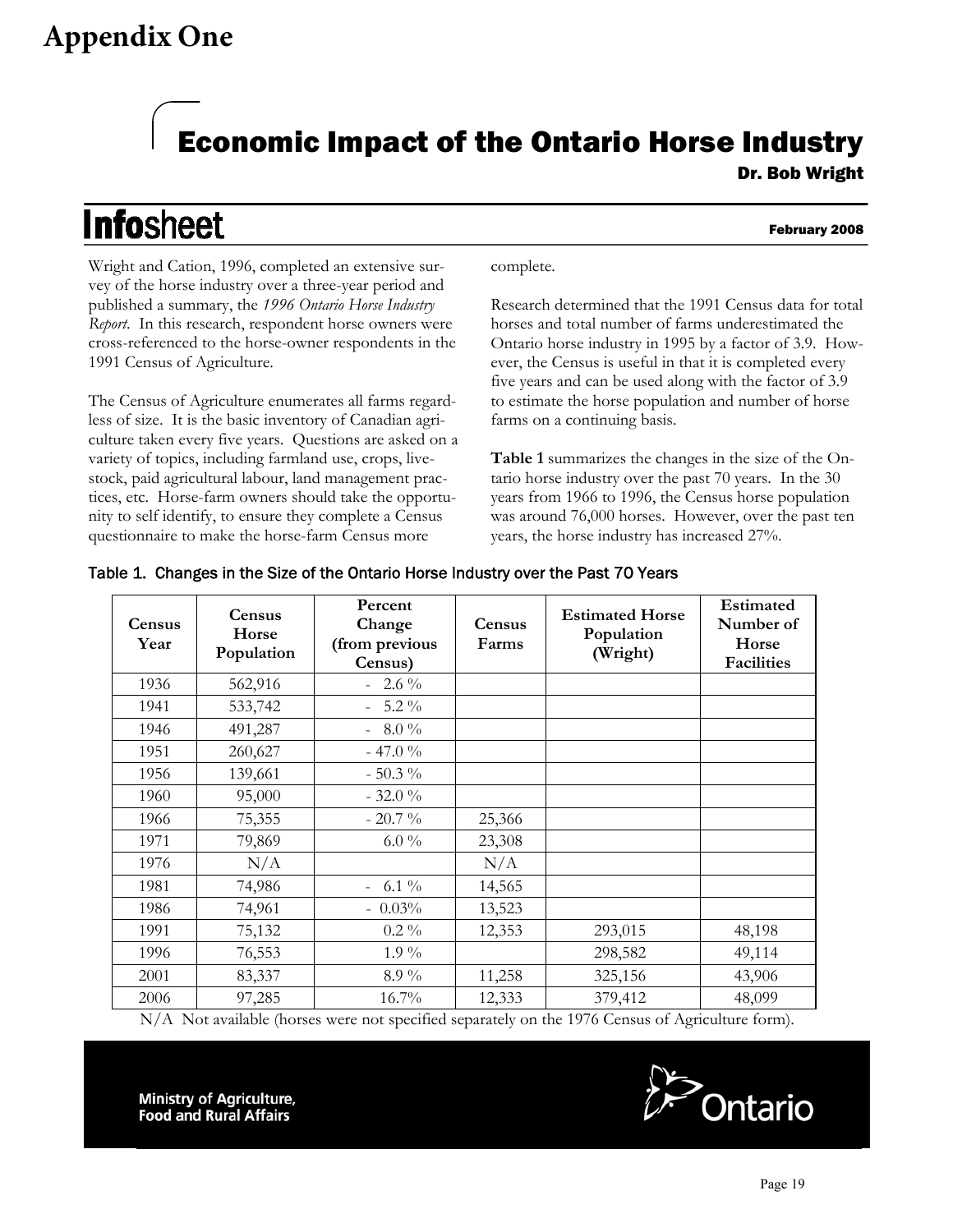| <b>County or Regional</b><br>Municipality | <b>Estimated Number of</b><br>Horses 2001 | <b>Estimated Number of</b><br>Horses 2006 | % Change  |
|-------------------------------------------|-------------------------------------------|-------------------------------------------|-----------|
| Wellington County                         | 18,293                                    | 27,530                                    | $+50.5\%$ |
| <b>Grey County</b>                        | 14,005                                    | 21,754                                    | $+55.3%$  |
| Simcoe County                             | 14,581                                    | 19,516                                    | $+33.8%$  |
| Durham Regional Municipality              | 18,341                                    | 18,147                                    | $-1.1\%$  |
| Waterloo Regional Municipality            | 15,017                                    | 17,636                                    | $+17.4%$  |
| York Regional Municipality                | 19,544                                    | 16,735                                    | $-14.4%$  |
| Middlesex County                          | 17,152                                    | 16,684                                    | $-2.7\%$  |
| <b>Bruce County</b>                       | 9,546                                     | 13,549                                    | $+41.9%$  |
| Huron County                              | 8,171                                     | 12,890                                    | $+57.8%$  |
| Perth County                              | 9,430                                     | 12,780                                    | $+35.5\%$ |

#### Table 2. The Counties/Regional Municipalities of Ontario with the Highest Horse Population, in Descending Order.

**Table 2** summarizes the changes to the horse population in the top ten counties/regions of Ontario over the past years.

#### REGIONAL DEVELOPMENT OPPORTUNITIES

Over the past ten years, the growth in horse population has been primarily in those counties (Grey, Bruce, Simcoe, Waterloo, Wellington) directly north/northwest of the traditional heavy concentrations of horses (York, Peel, Halton, Middlesex). Regional planners need to be aware of and prepared for expansion into these areas. There are opportunities to enhance the regional horse industry. Development strategies should be planned to encourage the growth and well-being of the local industry and the local economy.

**Agribusiness** and new **entrepreneurs** need to be aware of the tremendous size and economic impact of the horse industry in their county/municipality/region, so they can plan the future development of their businesses and recognize opportunities for growth.

#### ECONOMIC IMPACT OF THE HORSE INDUSTRY IN ONTARIO

The tables on the following pages estimate the economic impact of the horse industry for each region, county/regional municipality and cities/town/villages of Ontario. These estimates are based on the 2006



Census horse numbers, adjusted by the 3.9 factor. No allowance has been made to the economic impact data for changes to the cost of living between 1995 and 2007.

#### **SUMMARY**

- There are 379,412 horses in Ontario on 48,099 facilities.
- The annual economic impact is \$675.5 million.
- The total economic impact in fixed assets is \$6.9 billion.
- \$199.4 million are spent annually on hay, grain, and bedding.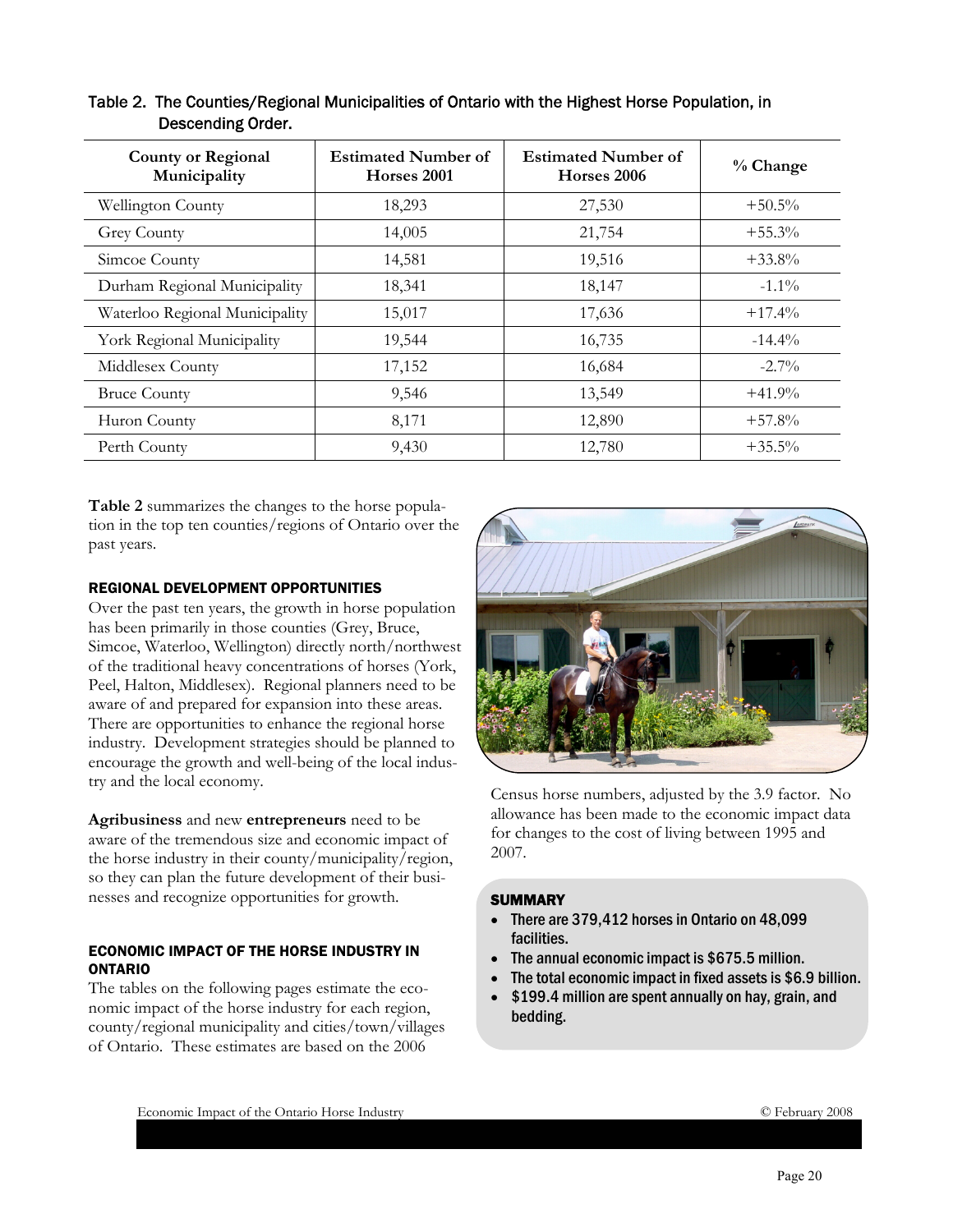# Southern Ontario Region

| Region<br>County/Regional<br>Municipality<br>City/Town/Village | Estimated<br>Number of<br>Farms | Estimated<br>Number of<br>Horses | <b>Annual Economic</b><br>Impact (Median<br>$= $1,781/horse)$ | <b>Investment</b> in Fixed<br>Assets (Median =<br>\$18,250/horse) |
|----------------------------------------------------------------|---------------------------------|----------------------------------|---------------------------------------------------------------|-------------------------------------------------------------------|
| PROVINCE OF ONTARIO                                            | 48,099                          | 379,412                          | 675.7M                                                        | 6.9B                                                              |
| <b>SOUTHERN ONTARIO</b><br><b>REGION</b>                       | 10,148                          | 81,990                           | 146.0M                                                        | 1.5B                                                              |
| Hamilton-Wentworth<br>Region                                   | 870                             | 9,348                            | 16.6M                                                         | 170.6M                                                            |
| Niagara Regional                                               |                                 |                                  |                                                               |                                                                   |
| Municipality                                                   | 1,151                           | 8,510                            | 15.2M                                                         | 155.3M                                                            |
| Fort Erie                                                      | 133                             | 1,158                            | 2.1M                                                          | 21.1M                                                             |
| Port Colborne                                                  | 86                              | 694                              | 1.2M                                                          | 12.7M                                                             |
| Wainfleet                                                      | 137                             | 1,065                            | 1.9M                                                          | 19.4M                                                             |
| West Lincoln                                                   | 254                             | 1,408                            | 2.5M                                                          | 25.7M                                                             |
| Pelham                                                         | 160                             | 1,459                            | 2.6M                                                          | 26.6M                                                             |
| Welland                                                        | 20                              | 152                              | 0.27M                                                         | 2.8M                                                              |
| Thorold                                                        | 47                              | 378                              | 0.67M                                                         | 6.9M                                                              |
| Niagara Falls                                                  | 70                              | 456                              | 0.81M                                                         | 8.3M                                                              |
| Niagara-on-the Lake                                            | 62                              | 433                              | 0.77M                                                         | $7.9M$                                                            |
| St. Catharines                                                 | 20                              | 121                              | 0.22M                                                         | 2.2M                                                              |
| Lincoln                                                        | 129                             | 1,030                            | 1.8M                                                          | 18.8M                                                             |
| Grimsby                                                        | 35                              | 156                              | 0.28M                                                         | 2.8M                                                              |
|                                                                |                                 |                                  |                                                               |                                                                   |
| Haldimand-Norfolk Region                                       | 1,236                           | 8,432                            | 15.0M                                                         | 153.9M                                                            |
| Haldimand County                                               | 690                             | 5,004                            | 8.9M                                                          | 91.3M                                                             |
| Norfolk County                                                 | 546                             | 3,428                            | 6.1M                                                          | 62.6M                                                             |
|                                                                |                                 |                                  |                                                               |                                                                   |
| <b>Brant County</b>                                            | 632                             | 6,041                            | 10.8M                                                         | 110.3M                                                            |
|                                                                |                                 |                                  |                                                               |                                                                   |
| <b>Oxford County</b>                                           | 1,252                           | 9,001                            | 16.0M                                                         | 164.3M                                                            |
| Norwich                                                        | 285                             | 1,981                            | 3.5M                                                          | 36.2M                                                             |
| South-West Oxford                                              | 234                             | 1,599                            | 2.8M                                                          | 29.2M                                                             |
| Zorra                                                          | 359                             | 2,765                            | 4.9M                                                          | 50.5M                                                             |
| East Zorra-Tavistock                                           | 199                             | 1,303                            | 2.3M                                                          | 23.8M                                                             |
| Blandford-Blenheim                                             | 176                             | 1,353                            | 2.4M                                                          | 24.7M                                                             |
|                                                                |                                 |                                  |                                                               |                                                                   |
| <b>Elgin County</b>                                            | 1,014                           | 8,502                            | 15.1M                                                         | 155.2M                                                            |
| Bayham                                                         | 129                             | 706                              | 1.3M                                                          | 12.9M                                                             |
| Malahide                                                       | 332                             | 2,340                            | 4.2M                                                          | 42.7M                                                             |
| Central Elgin                                                  | 129                             | 1,346                            | 2.4M                                                          | 24.6M                                                             |
| Southwold                                                      | 121                             | 1,127                            | 2.0M                                                          | $20.6M$                                                           |
| Dutton/Dunwich                                                 | 140                             | 1,595                            | $2.8M$                                                        | 29.1M                                                             |
| West Elgin                                                     | 164                             | 1,388                            | $2.5M$                                                        | 25.3M                                                             |
|                                                                |                                 |                                  |                                                               |                                                                   |
| <b>Chatham-Kent County</b>                                     | 519                             | 3,097                            | 5.5M                                                          | 56.5M                                                             |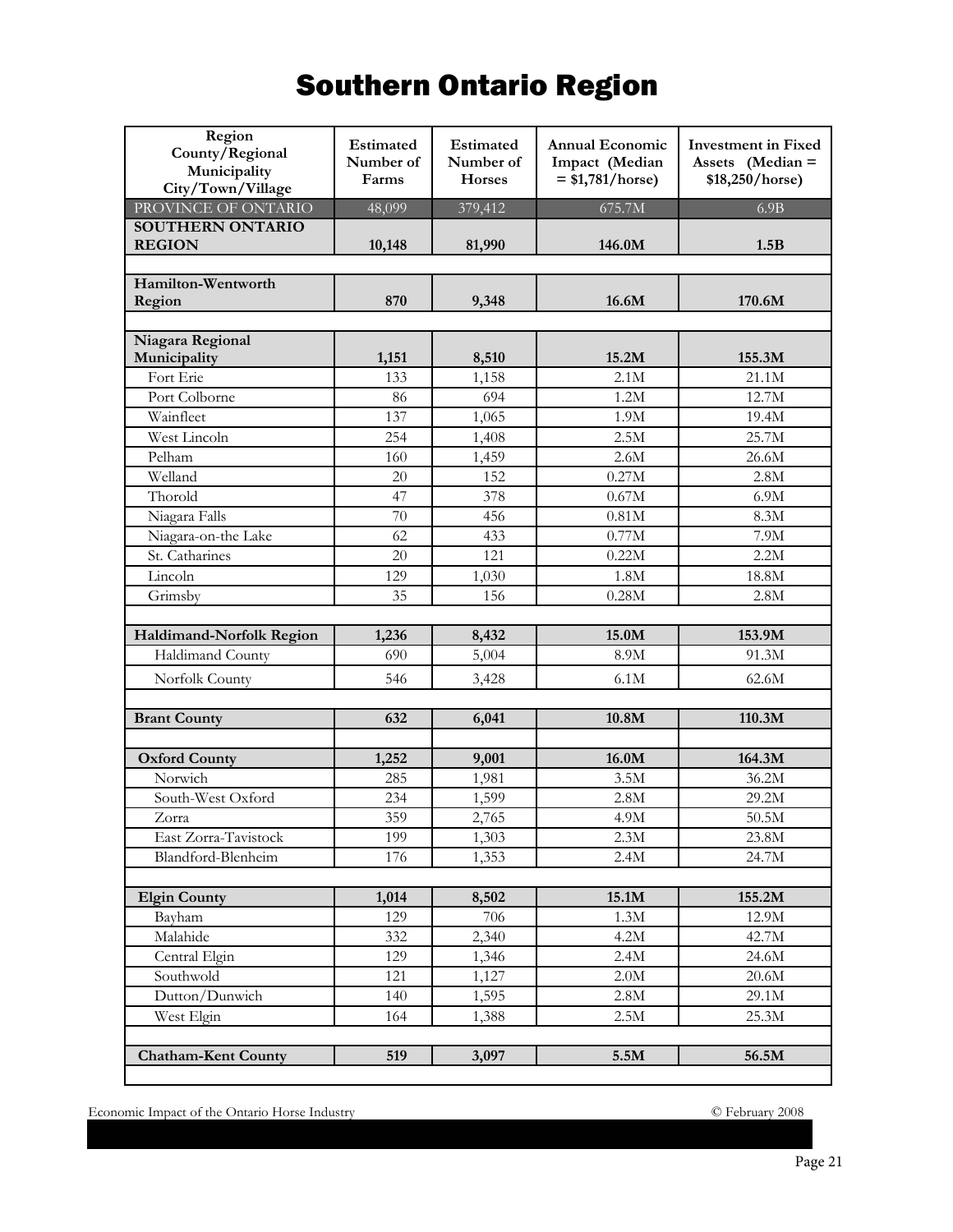# Southern Ontario Region (continued)

| Region<br>County/Regional<br>Municipality<br>City/Town/Village | Estimated<br>Number of<br>Farms | <b>Estimated</b><br>Number of<br>Horses | Annual Economic<br>Impact (Median<br>$= $1,781/horse)$ | <b>Investment in Fixed</b><br>Assets (Median =<br>\$18,250/horse) |
|----------------------------------------------------------------|---------------------------------|-----------------------------------------|--------------------------------------------------------|-------------------------------------------------------------------|
| <b>Essex County</b>                                            | 597                             | 4,875                                   | 8.7M                                                   | 89.0M                                                             |
| Leamington                                                     | 47                              | 269                                     | 0.48M                                                  | 4.9M                                                              |
| Kingsville                                                     | 109                             | 679                                     | 1.2M                                                   | 12.4M                                                             |
| <b>Essex</b>                                                   | 152                             | 1,552                                   | 2.8M                                                   | 28.3M                                                             |
| Amherstburg                                                    | 78                              | 761                                     | 1.4M                                                   | 13.9M                                                             |
| LaSalle                                                        | 27                              | 250                                     | 0.44M                                                  | 4.6M                                                              |
| Tecumseh                                                       | 31                              | 398                                     | 0.71M                                                  | 7.3M                                                              |
| Lakeshore                                                      |                                 |                                         |                                                        |                                                                   |
|                                                                |                                 |                                         |                                                        |                                                                   |
| <b>Lambton County</b>                                          | 1,076                           | 7,500                                   | 13.4M                                                  | 136.9M                                                            |
| St. Clair                                                      | 300                             | 2,024                                   | 3.6M                                                   | 36.9M                                                             |
| Dawn-Euphemia                                                  | 113                             | 679                                     | 1.2M                                                   | 12.4M                                                             |
| <b>Brooke-Alvinston</b>                                        | 121                             | 920                                     | 1.6M                                                   | 16.8M                                                             |
| Enniskillen                                                    | 207                             | 1,326                                   | 2.4M                                                   | 24.2M                                                             |
| Sarnia                                                         | 35                              | 550                                     | 0.98M                                                  | 10.0M                                                             |
| Plympton-Wyoming                                               | 168                             | 1,154                                   | 2.1M                                                   | 21.1M                                                             |
| <b>Lambton Shores</b>                                          | 70                              | 460                                     | 0.82M                                                  | 8.4M                                                              |
| Warwick                                                        |                                 |                                         |                                                        |                                                                   |
|                                                                |                                 |                                         |                                                        |                                                                   |
| <b>Middlesex County</b>                                        | 1,802                           | 16,684                                  | 29.7M                                                  | 304.5M                                                            |
| Southwest Middlesex                                            | 226                             | 1,186                                   | 2.1M                                                   | 21.6M                                                             |
| Strathroy-Caradoc                                              | 207                             | 1,369                                   | 2.4M                                                   | 25.0M                                                             |
| Thames Centre                                                  | 413                             | 3,814                                   | 6.8M                                                   | 69.6M                                                             |
| Middlesex Centre                                               | 402                             | 4,099                                   | 7.3M                                                   | 74.8M                                                             |
| London                                                         | 133                             | 2,071                                   | 3.7M                                                   | 37.8M                                                             |
| North Middlesex                                                | 191                             | 1,143                                   | 2.0M                                                   | 20.9M                                                             |
| Adelaide Metcalfe                                              | 133                             | 690                                     | 1.2M                                                   | 12.6M                                                             |
| Lucan Biddulph                                                 | 98                              | 2,313                                   | 4.1M                                                   | 42.2M                                                             |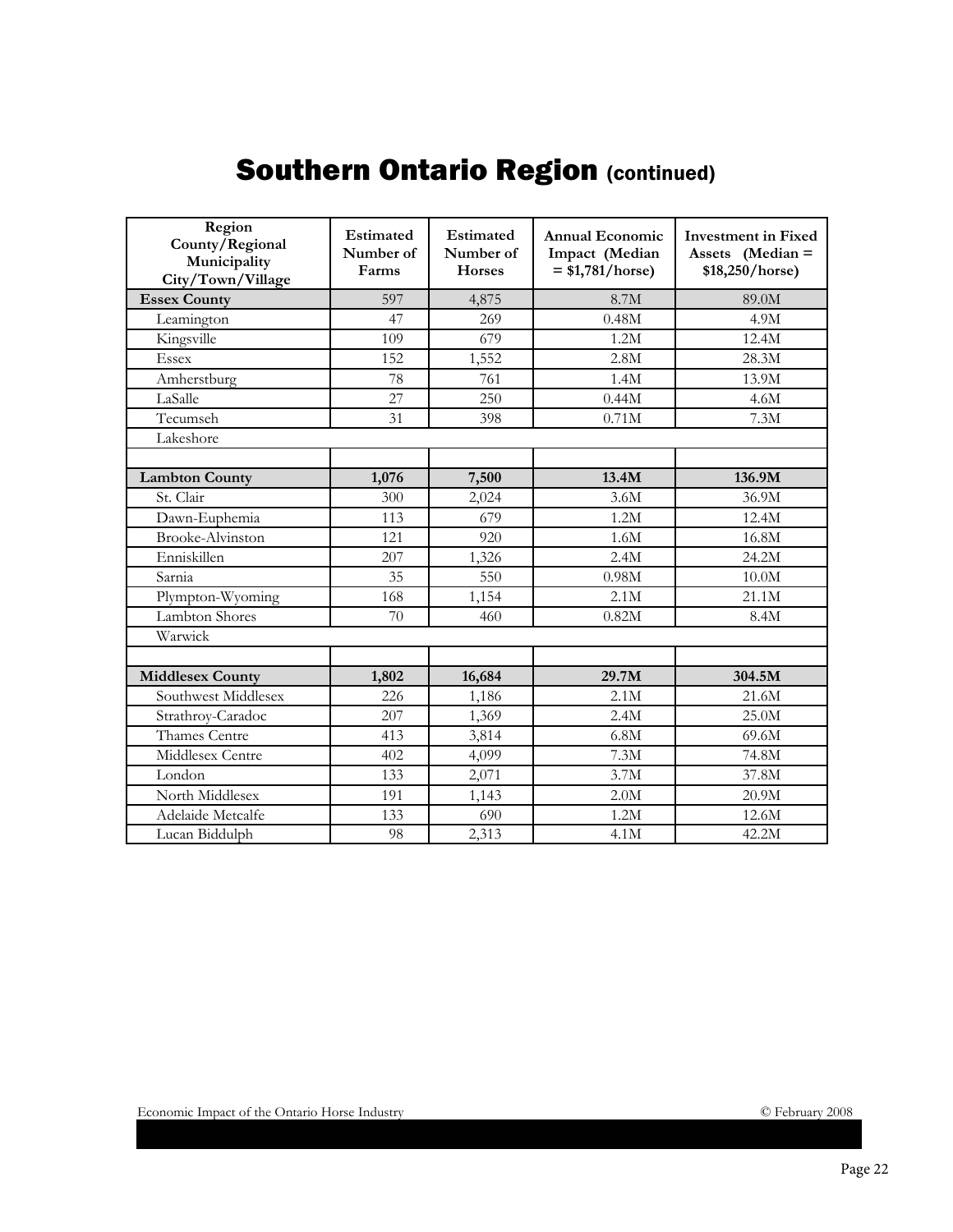# Western Ontario Region

| Region<br>County/Regional<br>Municipality<br>City/Town/Village | Estimated<br>Number of<br>Farms | Estimated<br>Number of<br><b>Horses</b> | <b>Annual Economic</b><br>Impact (Median =<br>\$1,781/horse | <b>Investment</b> in Fixed<br>Assets (Median =<br>\$18,250/horse) |
|----------------------------------------------------------------|---------------------------------|-----------------------------------------|-------------------------------------------------------------|-------------------------------------------------------------------|
| PROVINCE OF ONTARIO                                            | 48,099                          | 379,412                                 | 675.7M                                                      | 6.9B                                                              |
| <b>WESTERN ONTARIO</b><br><b>REGION</b>                        | 19,024                          | 153, 301                                | 273.0M                                                      | 2.8B                                                              |
|                                                                |                                 |                                         |                                                             |                                                                   |
| Peel Regional Municipality                                     | 476                             | 7,359                                   | 13.1M                                                       | 134.3M                                                            |
| Mississauga                                                    | $\overline{4}$                  | X                                       | Χ                                                           | Х                                                                 |
| Brampton                                                       | 43                              | $\boldsymbol{\mathrm{X}}$               | $\mathbf X$                                                 | X                                                                 |
| Caledon                                                        | 429                             | 6,494                                   | 11.6M                                                       | 118.5M                                                            |
| <b>Dufferin County</b>                                         | 1,061                           | 9,309                                   | 16.6M                                                       | 169.9M                                                            |
| East Garafraxa                                                 | 176                             | 2,009                                   | 3.6M                                                        | 36.7M                                                             |
| Amaranth                                                       | 230                             | 1,642                                   | 2.9M                                                        | 30.0M                                                             |
| East Luther Grand Valley                                       | 82                              | 390                                     | 0.69M                                                       | $7.1M$                                                            |
| Mono                                                           | 230                             | 2,968                                   | 5.3M                                                        | 54.2M                                                             |
| Mulmur                                                         | 156                             | 1,229                                   | 2.2M                                                        | 22.4M                                                             |
| Melancthon                                                     | 187                             | 1,073                                   | $1.9M$                                                      | 19.6M                                                             |
|                                                                |                                 |                                         |                                                             |                                                                   |
| <b>Wellington County</b>                                       | 3,221                           | 27,530                                  | 49.0M                                                       | 502.4M                                                            |
| Puslinch                                                       | $\overline{293}$                | 4,224                                   | 7.5M                                                        | 77.1M                                                             |
| Guelph/Eramosa                                                 | 312                             | 4,278                                   | $\overline{7.6M}$                                           | 78.1M                                                             |
| Erin                                                           | 441                             | 6,131                                   | 10.9M                                                       | 111.9M                                                            |
| Centre Wellington                                              | 488                             | 3,463                                   | 6.2M                                                        | 63.2M                                                             |
| Mapleton                                                       | 776                             | 4,427                                   | 7.9M                                                        | $80.8\rm M$                                                       |
| Minto                                                          | 339                             | 1,759                                   | 3.1M                                                        | 32.1M                                                             |
| Wellington North                                               | 573                             | 3,249                                   | 5.8M                                                        | 59.3M                                                             |
| <b>Halton Regional Municipality</b>                            | 737                             |                                         | 19.6M                                                       | 200.4M                                                            |
| Oakville                                                       | 31                              | 10,979<br>850                           | 1.5M                                                        | 15.5M                                                             |
| Burlington                                                     | 94                              |                                         | 2.0M                                                        | 20.3M                                                             |
| Milton                                                         | 367                             | 1,115                                   |                                                             |                                                                   |
| Halton Hills                                                   | 246                             | 5,558<br>3,455                          | 9.9M<br>6.2M                                                | 101M<br>63.1M                                                     |
|                                                                |                                 |                                         |                                                             |                                                                   |
| Waterloo Regional<br>Municipality                              | 2,504                           | 17,636                                  | 31.4M                                                       | 321.9M                                                            |
| North Dumfries                                                 | 98                              | 1,626                                   | 2.9M                                                        | 29.7M                                                             |
| Cambridge                                                      | 31                              | $\mathbf X$                             | $\mathbf X$                                                 | $\mathbf X$                                                       |
| Kitchener                                                      | $\,8\,$                         | $\mathbf X$                             | $\mathbf X$                                                 | $\mathbf X$                                                       |
| Wilmont                                                        | 195                             | 1,778                                   | 3.2M                                                        | $\overline{32.4M}$                                                |
| Wellesley                                                      | 1,271                           | 8,642                                   | 15.4M                                                       | 157.7M                                                            |
| Woolwich                                                       | 901                             | 5,394                                   | $9.6M$                                                      | 98.4M                                                             |
| <b>Perth County</b>                                            | 1,915                           | 12,780                                  | 22.8M                                                       | 233.2M                                                            |
| Perth South                                                    | 211                             | 1,942                                   | 3.5M                                                        | 35.4M                                                             |
| West Perth                                                     | 293                             | 1,607                                   | 2.9M                                                        | 29.3M                                                             |
| Perth East                                                     | 998                             | 6,150                                   | $11.0\mathrm{M}$                                            | 112.2M                                                            |
| North Perth                                                    | 413                             | 3,081                                   | $5.5M$                                                      | 56.2M                                                             |
|                                                                |                                 |                                         |                                                             |                                                                   |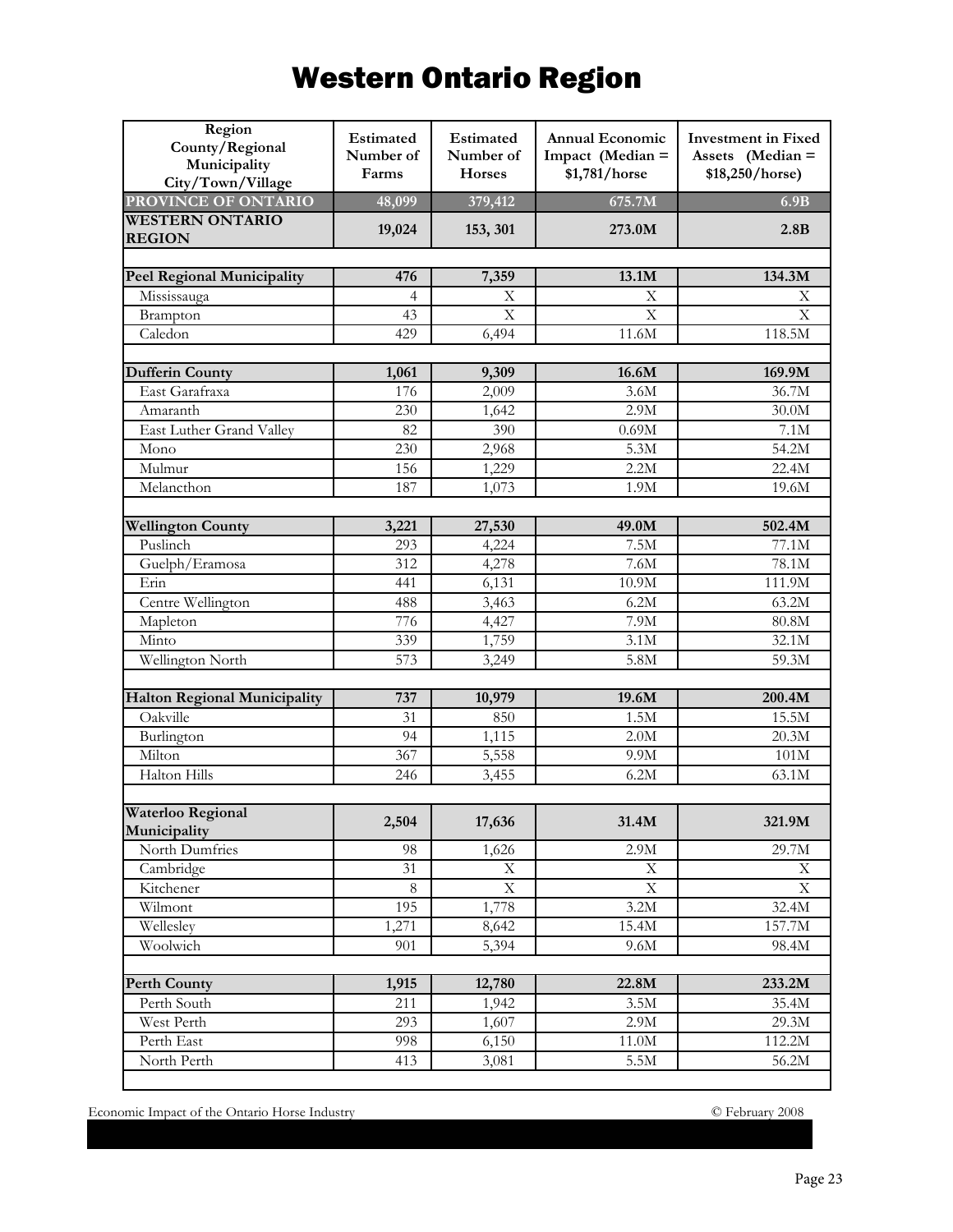## Western Ontario Region (continued)

| Region<br>County/Regional<br>Municipality<br>City/Town/Village | Estimated<br>Number of<br>Farms | Estimated<br>Number of<br><b>Horses</b> | <b>Annual Economic</b><br>Impact (Median<br>$= $1,781/horse$ | <b>Investment</b> in Fixed<br>Assets (Median =<br>\$18,250/horse) |
|----------------------------------------------------------------|---------------------------------|-----------------------------------------|--------------------------------------------------------------|-------------------------------------------------------------------|
| <b>Huron County</b>                                            | 1,899                           | 12,890                                  | 23.0M                                                        | 235.2M                                                            |
| South Huron                                                    | 152                             | 858                                     | 1.5M                                                         | 15.7M                                                             |
| Bluewater                                                      | 78                              | 425                                     | 0.76M                                                        | $\overline{7.8M}$                                                 |
| Central Huron                                                  | 179                             | 909                                     | 1.6M                                                         | 16.6M                                                             |
| Huron East                                                     | 289                             | 1,377                                   | 2.5M                                                         | 25.1M                                                             |
| Howick                                                         | 386                             | 3,342                                   | 6.0M                                                         | 61.0M                                                             |
| Morris-Turnberry                                               | 320                             | 2,512                                   | 4.5M                                                         | 45.8M                                                             |
| North Huron                                                    | 94                              | 729                                     | $1.3M$                                                       | 13.3M                                                             |
| Ashfield-Colborne-<br>Wawanosh                                 | 402                             | 2,738                                   | 4.9M                                                         | 50.0M                                                             |
|                                                                |                                 |                                         |                                                              |                                                                   |
| <b>Bruce County</b>                                            | 2,032                           | 13,549                                  | 24.1M                                                        | 247.3M                                                            |
| South Bruce                                                    | 308                             | 1,876                                   | 3.3M                                                         | 34.2M                                                             |
| Huron-Kinloss                                                  | 390                             | 3,120                                   | 5.6M                                                         | 56.9M                                                             |
| Kincardine                                                     | 324                             | 1,814                                   | 3.2M                                                         | 33.1M                                                             |
| Brockton                                                       | 351                             | 2,196                                   | 3.9M                                                         | 40.1M                                                             |
| Arran-Elderslie                                                | 339                             | 1,989                                   | 3.5M                                                         | 36.3M                                                             |
| Saugeen Shores                                                 | 86                              | 491                                     | 0.87M                                                        | 9.0M                                                              |
| South Bruce Peninsula                                          | 148                             | 1,490                                   | 2.7M                                                         | 27.2M                                                             |
| North Bruce Peninsula                                          | 86                              | 573                                     | $1.0M$                                                       | 10.5M                                                             |
|                                                                |                                 |                                         |                                                              |                                                                   |
| <b>Grey County</b>                                             | 3,062                           | 21,754                                  | 38.7M                                                        | 397.0M                                                            |
| West Grey                                                      | 636                             | 5,113                                   | 9.1M                                                         | 93.3M                                                             |
| Southgate                                                      | $\overline{612}$                | 3,935                                   | 7.0M                                                         | 71.8M                                                             |
| Grey Highlands                                                 | 624                             | 4,419                                   | 7.9M                                                         | 80.6M                                                             |
| Chatsworth                                                     | 449                             | 3,670                                   | 6.5M                                                         | 67.0M                                                             |
| <b>Blue Mountains</b>                                          | 105                             | 913                                     | $1.6M$                                                       | 16.7M                                                             |
| Meaford                                                        | 281                             | 2,051                                   | 3.7M                                                         | 37.4M                                                             |
| Georgian Bluffs                                                | 250                             | 1,654                                   | 2.9M                                                         | 30.2M                                                             |
|                                                                |                                 | 19,516                                  | 34.8M                                                        |                                                                   |
| <b>Simcoe County</b><br>Adjala-Tosorontio                      | 2,223<br>257                    |                                         | 5.3M                                                         | 356.2M<br>54.5M                                                   |
| Clearview                                                      | 273                             | 2,984                                   | 3.8M                                                         | 38.9M                                                             |
|                                                                |                                 | 2,133                                   |                                                              |                                                                   |
| New Tecumseth                                                  | 183                             | 1,759                                   | 3.1M                                                         | 32.1M                                                             |
| Springwater<br><b>Bradford West Gwillimbury</b>                | 226                             | 1,747                                   | 3.1M                                                         | 31.9M                                                             |
|                                                                | 82                              | 729                                     | 1.3M                                                         | 13.3M                                                             |
| Severn                                                         | 207                             | 1080                                    | 1.9M                                                         | 19.7M                                                             |
| Innisfil                                                       | 105                             | 979                                     | 1.7M                                                         | 17.9M                                                             |
| Ramara                                                         | 125                             | 948                                     | $1.7M$                                                       | 17.3M                                                             |
| Essa                                                           | 164                             | 1,977                                   | 3.5M                                                         | 36.1M                                                             |
| $O$ ro-Medonte                                                 | 394                             | 3,455                                   | $6.2M$                                                       | 63.1M                                                             |
| $T_{\text{inv}}$                                               | 109                             | 784                                     | 1.4M                                                         | 14.3M                                                             |
| Tay                                                            | 98                              | 940                                     | $1.7\rm M$                                                   | $17.2\mbox{M}$                                                    |

Symbols: X - suppressed to meet the confidentiality requirements of the *Statistics Act*

Economic Impact of the Ontario Horse Industry **CONFEDENTIAL CONTEX** CONSERVANCE PROPERTY 2008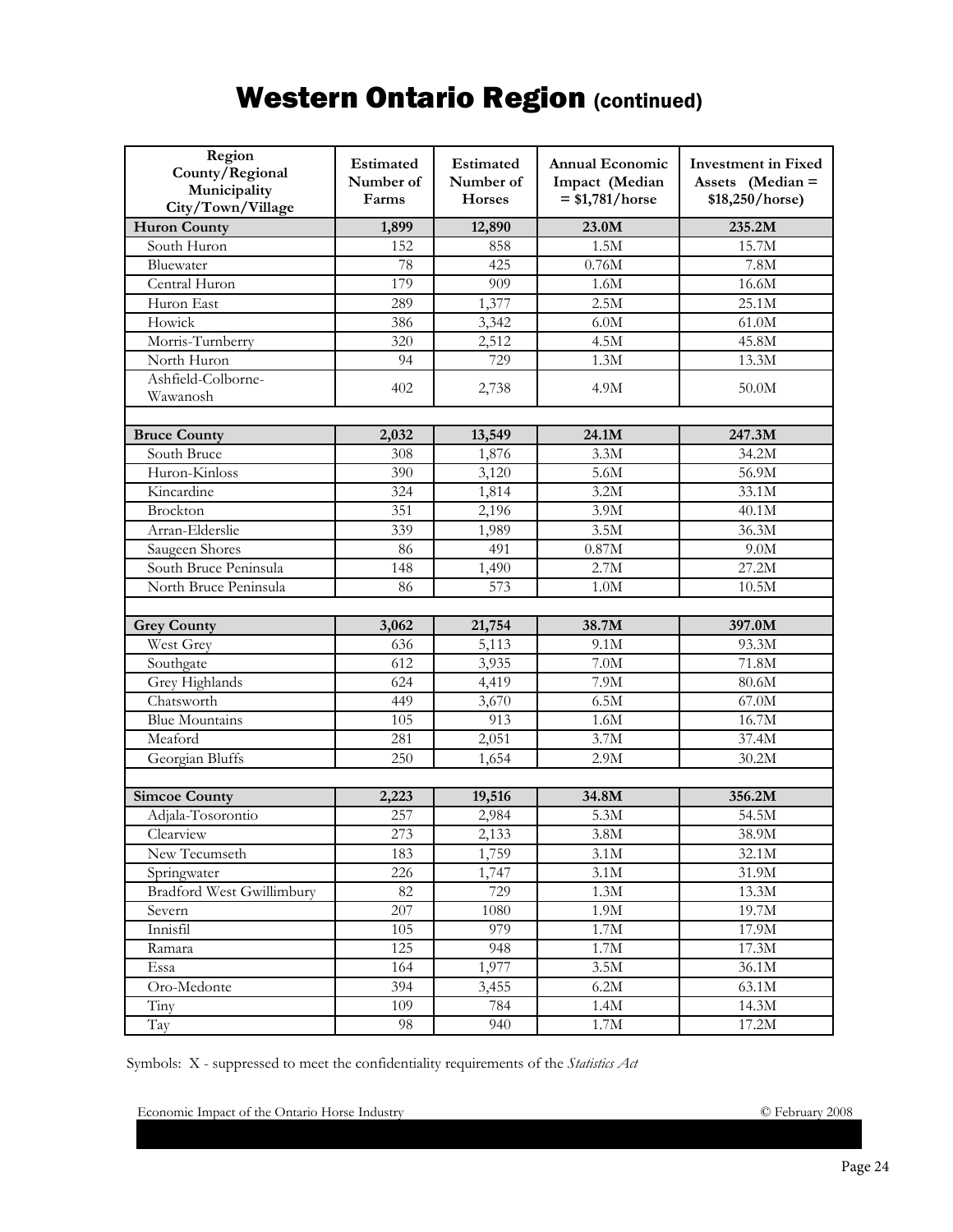# Central Ontario Region

| Region<br>County/Regional<br>Municipality<br>City/Town/Village | Estimated<br>Number of<br>Farms | Estimated<br>Number of<br><b>Horses</b> | <b>Annual Economic</b><br>Impact (Median =<br>\$1,781/horse) | <b>Investments in Fixed</b><br>Assets ((Median $=$<br>\$18,250/horse) |
|----------------------------------------------------------------|---------------------------------|-----------------------------------------|--------------------------------------------------------------|-----------------------------------------------------------------------|
| PROVINCE OF ONTARIO                                            | 48,099                          | 379,412                                 | 675.7M                                                       | 6.9B                                                                  |
| <b>CENTRAL ONTARIO</b><br><b>REGION</b>                        | 8,717                           | 74,946                                  | 133.5M                                                       | 1.4B                                                                  |
|                                                                |                                 |                                         |                                                              |                                                                       |
| <b>Hastings County</b>                                         | 998                             | 6,119                                   | 10.9M                                                        | 111.7M                                                                |
| Tyendinaga<br>Belleville                                       | 152                             | 1,018                                   | 1.8M                                                         | 18.6M<br>$14.4\overline{\mathrm{M}}$                                  |
|                                                                | 121                             | 788                                     | 1.4M<br>2.5M                                                 |                                                                       |
| Quinte West                                                    | 195                             | 1,427                                   |                                                              | 26.1M                                                                 |
| Stirling-Rawdon                                                | 113                             | 476                                     | 0.85M                                                        | 8.7M                                                                  |
| Centre Hastings                                                | 62                              | 382                                     | 0.68M                                                        | 7.0M                                                                  |
| Tweed                                                          | 129                             | 745                                     | 1.3M                                                         | 13.6M                                                                 |
| Madoc                                                          | 55                              | 359                                     | 0.64M                                                        | 6.5M                                                                  |
| Marmora and Lake                                               | 55                              | 382                                     | 0.68M                                                        | 7.0M                                                                  |
| Bancroft                                                       | 55                              | 257                                     | 0.46M                                                        | 4.7M                                                                  |
| Carlow/Mayo                                                    | 27                              | 90                                      | 0.16M                                                        | 1.6M                                                                  |
| Hastings Highlands                                             | 35                              | 195                                     | 0.35M                                                        | 3.6M                                                                  |
|                                                                |                                 |                                         |                                                              |                                                                       |
| <b>Prince Edward County</b>                                    | 421                             | 2,640                                   | 4.7M                                                         | 48.2M                                                                 |
| Northumberland County                                          | 870                             | 5,959                                   | 10.6M                                                        | 108.8M                                                                |
| Brighton                                                       | 70                              | 211                                     | 0.38M                                                        | 3.8M                                                                  |
| Cramahe                                                        | 82                              | 425                                     | 0.76M                                                        | 7.8M                                                                  |
| Hamilton                                                       | 152                             | 1,310                                   | 2.3M                                                         | 23.9M                                                                 |
| Port Hope                                                      | 133                             | 1,205                                   | 2.1M                                                         | 22.0M                                                                 |
| Alnwick/Haldimand                                              | 164                             | 1,084                                   | 1.9M                                                         | 19.8M                                                                 |
| <b>Trent Hills</b>                                             | 269                             | 1,724                                   | 3.1M                                                         | 31.5M                                                                 |
|                                                                |                                 |                                         |                                                              |                                                                       |
| <b>Peterborough County</b>                                     | 1,244                           | 8,830                                   | 15.7M                                                        | 161.1M                                                                |
| Asphodel-Norwood                                               | 156                             | 1,174                                   | 2.1M                                                         | 21.4M                                                                 |
| Otonabee-South Monaghan                                        | 257                             | 2,176                                   | 3.9M                                                         | 39.7M                                                                 |
| Cavan-Millbrook-North<br>Monaghan                              | 242                             | 1,771                                   | 3.2M                                                         | 32.3M                                                                 |
| Smith-Ennismore-Lakefield                                      | 172                             | 1,162                                   | 2.1M                                                         | 21.2M                                                                 |
| Douro-Dummer                                                   | 285                             | 1,825                                   | 3.3M                                                         | 33.3M                                                                 |
| Havelock-Belmont-Methuen                                       | 66                              | 308                                     | $0.55M$                                                      | 5.6M                                                                  |
| Galway-Cavendish and<br>Harvey                                 | 66                              | 413                                     | 0.74M                                                        | $7.5M$                                                                |
| Kawartha Lakes                                                 | 1,626                           | 11,739                                  | 20.9M                                                        | 214.2M                                                                |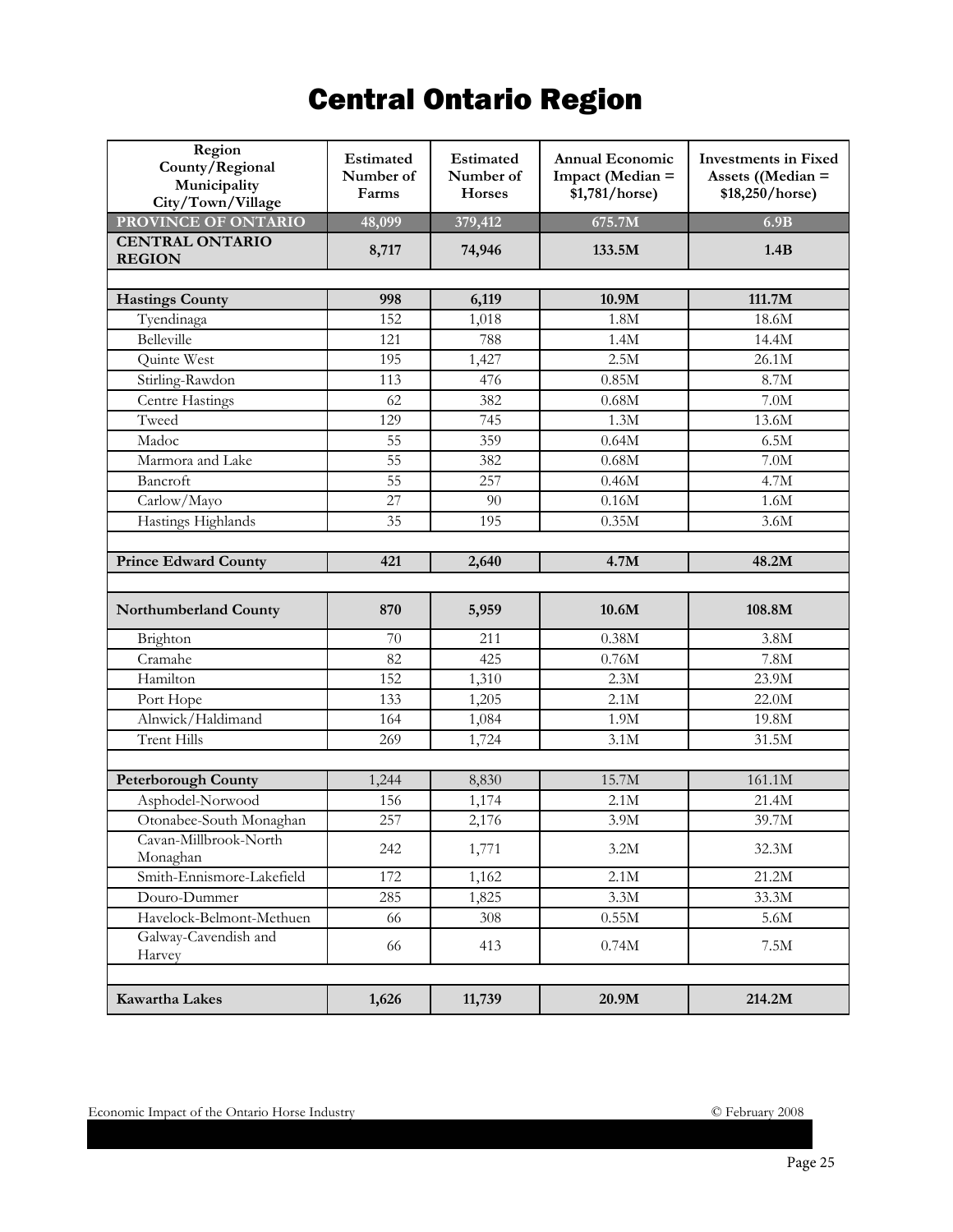# **Central Ontario Region (continued)**

| Region<br>County/Regional<br>Municipality<br>City/Town/Village | <b>Estimated</b><br>Number of<br>Farms | Estimated<br>Number of<br><b>Horses</b> | <b>Annual Economic</b><br>Impact (Median =<br>\$1,781/horse) | <b>Investments in Fixed</b><br>Assets ((Median $=$<br>\$18,250/horse) |
|----------------------------------------------------------------|----------------------------------------|-----------------------------------------|--------------------------------------------------------------|-----------------------------------------------------------------------|
| <b>Durham Regional</b><br>Municipality                         | 1,747                                  | 18,147                                  | 32.3M                                                        | 331.2M                                                                |
| Pickering                                                      | 55                                     | 1,568                                   | 2.8M                                                         | 28.6M                                                                 |
| Whitby                                                         | 74                                     | 706                                     | 1.3M                                                         | 12.9M                                                                 |
| Oshawa                                                         | 47                                     | 1,264                                   | 2.3M                                                         | 23.1M                                                                 |
| Clarington                                                     | 406                                    | 4,005                                   | 7.1M                                                         | 73.1M                                                                 |
| Scugog                                                         | 394                                    | 3,764                                   | 6.7M                                                         | 68.7M                                                                 |
| Uxbridge                                                       | 429                                    | 4,629                                   | 8.2M                                                         | 84.5M                                                                 |
| <b>Brock</b>                                                   | 343                                    | 2,211                                   | 3.9M                                                         | 40.4M                                                                 |
|                                                                |                                        |                                         |                                                              |                                                                       |
| <b>York Regional Municipality</b>                              | 1,049                                  | 16,735                                  | 29.8M                                                        | 305.4M                                                                |
| Vaughan                                                        | 86                                     | 1,197                                   | 2.1M                                                         | 21.9M                                                                 |
| Markham                                                        | 43                                     | 644                                     | 1.1M                                                         | 11.7M                                                                 |
| Richmond Hill                                                  | 39                                     | 1,127                                   | 2.0M                                                         | 20.6M                                                                 |
| Whitchurch-Stouffville                                         | 183                                    | 2,929                                   | 5.2M                                                         | 53.5M                                                                 |
| King                                                           | 374                                    | 7,457                                   | 13.3M                                                        | 136.1M                                                                |
| East Gwillimbury                                               | 164                                    | 1,899                                   | 3.4M                                                         | 34.7M                                                                 |
| Georgina                                                       | 160                                    | 1,482                                   | 2.6M                                                         | 27.0M                                                                 |
|                                                                |                                        |                                         |                                                              |                                                                       |
| <b>Muskoka District</b>                                        | 257                                    | 1,841                                   | 3.3M                                                         | 33.6M                                                                 |
| Municipality                                                   |                                        |                                         |                                                              |                                                                       |
| Gravenhurst                                                    | 66                                     | 585                                     | 1.0M                                                         | 10.7M                                                                 |
| Bracebridge                                                    | 70                                     | 476                                     | 0.85M                                                        | 8.7M                                                                  |
| Huntsville                                                     | 70                                     | 484                                     | 0.86M                                                        | 8.8M                                                                  |
| Muskoka Lakes                                                  | 51                                     | 296                                     | 0.53M                                                        | 5.4M                                                                  |
|                                                                |                                        |                                         |                                                              |                                                                       |
| <b>Haliburton County</b>                                       | 82                                     | 382                                     | 0.68M                                                        | 7.0M                                                                  |
| Highlands East                                                 | 20                                     | 78                                      | 0.14M                                                        | 1.4M                                                                  |
| Minden Hills                                                   | 62                                     | 304                                     | 0.54M                                                        | 5.6M                                                                  |
|                                                                |                                        |                                         |                                                              |                                                                       |
| <b>Parry Sound District</b>                                    | 421                                    | 2,555                                   | 4.5M                                                         | 46.6M                                                                 |
| Seguin                                                         | 20                                     | 55                                      | 97,242                                                       | $1.0M$                                                                |
| Armour                                                         | 16                                     | 109                                     | 0.19M                                                        | $2.0M$<br>2.1M                                                        |
| Ryerson                                                        | 23                                     | 113                                     | $0.20M$                                                      |                                                                       |
| McKellar                                                       | 43                                     | 152                                     | $0.27\rm M$                                                  | $2.8M$                                                                |
| Whitestone                                                     | 27                                     | 183                                     | $0.33\rm M$                                                  | $3.3M$                                                                |
| Magnetawan                                                     | 55                                     | 413                                     | 0.74M                                                        | $7.5M$                                                                |
| Strong                                                         | 74                                     | 300                                     | $0.53\rm M$                                                  | $5.5M$                                                                |
| Machar                                                         | 27                                     | 320                                     | $0.57M$                                                      | $5.8M$                                                                |
| Powassan                                                       | $78\,$                                 | 616                                     | 1.1M                                                         | 11.2M                                                                 |
| Nipissing                                                      | 27                                     | 176                                     | $0.31\rm M$                                                  | 3.2M                                                                  |
| Parry Sound, Unorganized,<br>Centre                            | 31                                     | 117                                     | 0.21M                                                        | 2.1M                                                                  |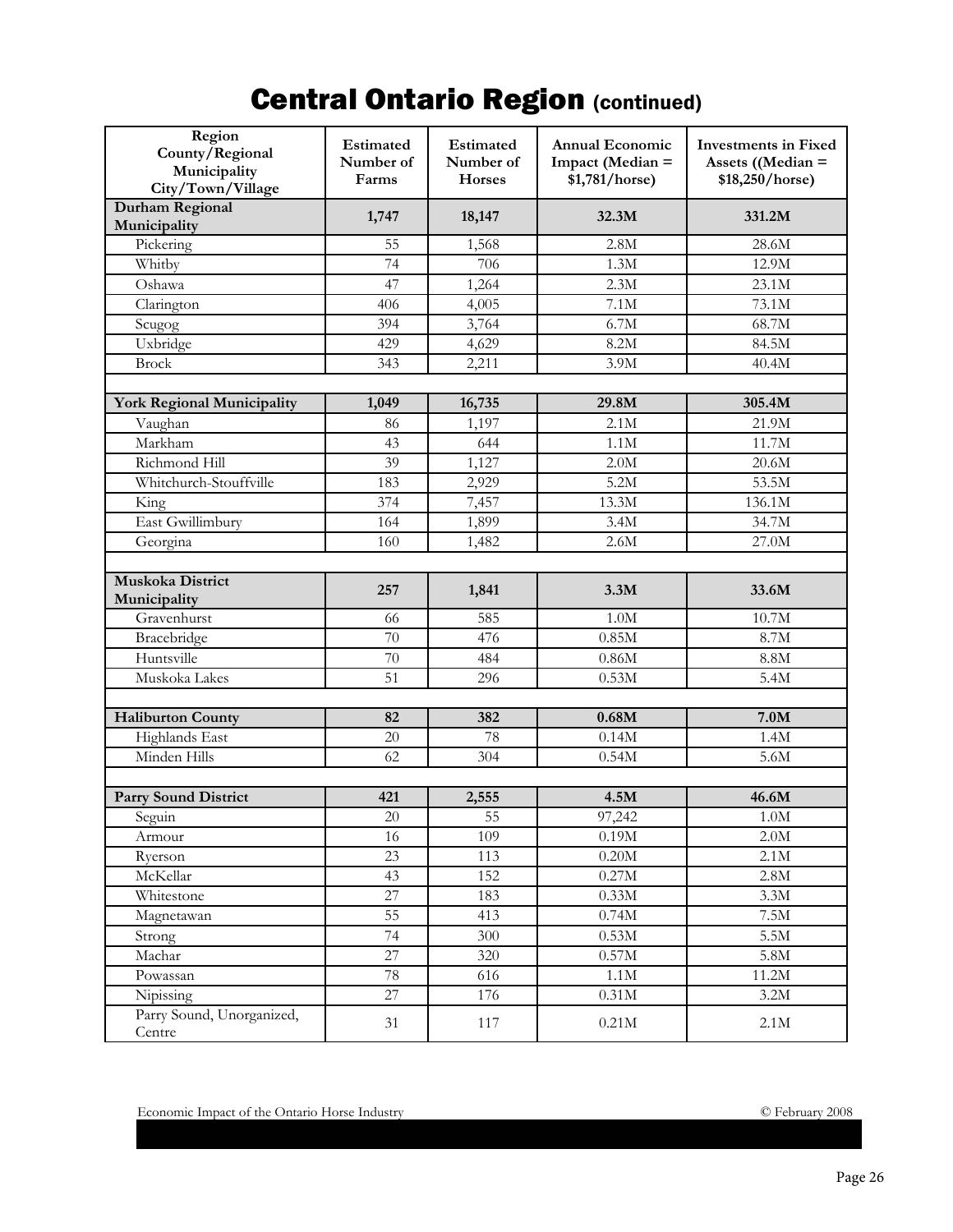# Eastern Ontario Region

| Region<br>County/Regional<br>Municipality<br>City/Town/Village | Estimated<br>Number of<br>Farms | Estimated<br>Number of<br><b>Horses</b> | <b>Annual Economic</b><br>Impact (Median =<br>\$1,781/horse | <b>Investment</b> in Fixed<br>Assets (Median =<br>\$18,250/horse) |
|----------------------------------------------------------------|---------------------------------|-----------------------------------------|-------------------------------------------------------------|-------------------------------------------------------------------|
| PROVINCE OF ONTARIO                                            | 48,099                          | 379,412                                 | 675.7M                                                      | 6.9B                                                              |
| <b>EASTERN ONTARIO</b>                                         | 7,753                           | 51,597                                  | 91.9M                                                       | 941.6M                                                            |
| <b>REGION</b>                                                  |                                 |                                         |                                                             |                                                                   |
|                                                                |                                 |                                         |                                                             |                                                                   |
| Stormont, Dundas and<br>Glengarry                              | 1,260                           | 7,332                                   | 13.1M                                                       | 133.8M                                                            |
| South Glengarry                                                | 211                             | 1,271                                   | 2.3M                                                        | 23.2M                                                             |
| South Stormont                                                 | 195                             | 1,490                                   | 2.7M                                                        | 27.2M                                                             |
| South Dundas                                                   | 148                             | 897                                     | 1.6M                                                        | 16.4M                                                             |
| North Dundas                                                   | 238                             | 1,061                                   | 1.9M                                                        | 19.4M                                                             |
| North Stormont                                                 | 168                             | 725                                     | 1.3M                                                        | 13.2M                                                             |
| North Glengarry                                                | 300                             | 1,888                                   | 3.4M                                                        | 34.4M                                                             |
|                                                                |                                 |                                         |                                                             |                                                                   |
| <b>Prescott and Russell Unit</b>                               | 764                             | 5,187                                   | 9.2M                                                        | 94.7M                                                             |
| East Hawkesbury                                                | 137                             | 807                                     | 1.4M                                                        | 14.7M                                                             |
| Champlain                                                      | 90                              | 558                                     | 0.99M                                                       | 10.2M                                                             |
| Alfred and Plantagenet                                         | 148                             | 1,170                                   | 2.1M                                                        | 21.4M                                                             |
| The Nation                                                     | 183                             | 1,147                                   | 2.0M                                                        | 20.9M                                                             |
| Clarence-Rockland                                              | 129                             | 1,123                                   | 2.0M                                                        | 20.5M                                                             |
| Russell                                                        | 78                              | 382                                     | 0.68M                                                       | 7.0M                                                              |
|                                                                |                                 |                                         |                                                             |                                                                   |
| <b>Ottawa-Charlton Region</b>                                  | 1,303                           | 11,240                                  | 20.0M                                                       | 205.1M                                                            |
|                                                                |                                 |                                         |                                                             |                                                                   |
| <b>Leeds and Grenville Unit</b>                                | 1,427                           | 9,715                                   | 17.3M                                                       | 177.3M                                                            |
| Edwardsburgh/Cardinal                                          | 140                             | 940                                     | 1.7M                                                        | 17.2M                                                             |
| Augusta                                                        | 160                             | 991                                     | 1.8M                                                        | 18.1M                                                             |
| Elizabethtown-Kitley                                           | 218                             | 1,088                                   | 1.9M                                                        | 19.9M                                                             |
| Front of Yonge                                                 | 27                              | 179                                     | 0.32M                                                       | 3.3M                                                              |
| Leeds and the Thousand<br>Islands                              | 187                             | 1,248                                   | 2.2M                                                        | 22.8M                                                             |
| Rideau Lakes                                                   | 254                             | 1,568                                   | 2.8M                                                        | 28.6M                                                             |
| Athens                                                         | 39                              | 176                                     | 0.31M                                                       | 3.2M                                                              |
| Merrickville-Wolford                                           | 137                             | 784                                     | 1.4M                                                        | 14.3M                                                             |
| North Grenville                                                | 265                             | 2,742                                   | 4.9M                                                        | $50.0M$                                                           |
|                                                                |                                 |                                         |                                                             |                                                                   |
| <b>Lanark County</b>                                           | 901                             | 5,772                                   | 10.3M                                                       | 105.3M                                                            |
| Montague                                                       | 125                             | 1,158                                   | 2.1M                                                        | 21.1M                                                             |
| Drummond/North Elmsley                                         | 176                             | 952                                     | 1.7M                                                        | 17.4M                                                             |
| Tay Valley                                                     | 94                              | 706                                     | 1.3M                                                        | 12.9M                                                             |
| Beckwith                                                       | 101                             | 577                                     | $1.0\mathrm{M}$                                             | $10.5\rm{M}$                                                      |
| Mississippi Mills                                              | 265                             | 1,541                                   | 2.7M                                                        | 28.1M                                                             |
| Lanark Highlands                                               | 140                             | 839                                     | $1.5\rm{M}$                                                 | $15.3\rm M$                                                       |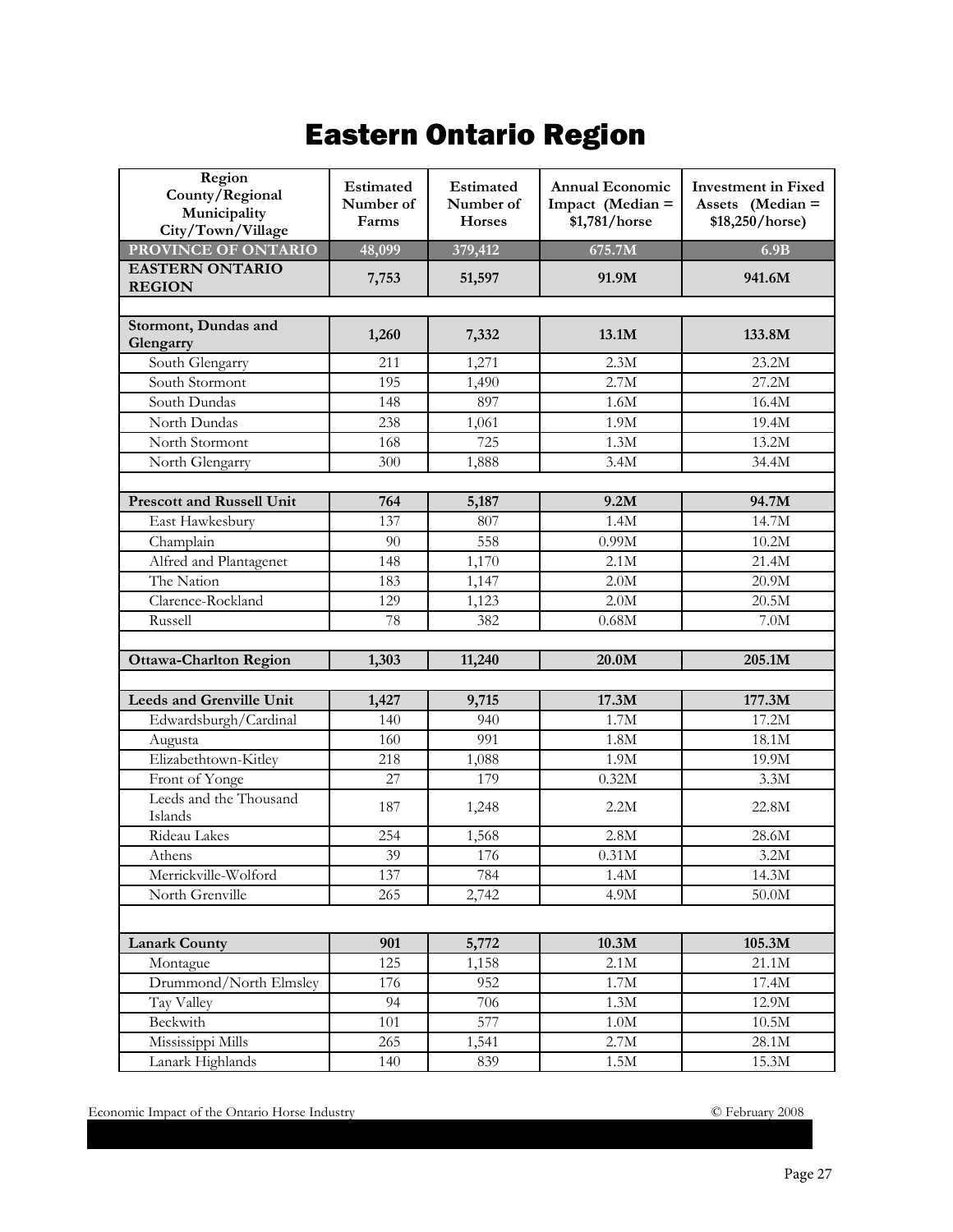# Eastern Ontario Region (continued)

| Region<br>County/Regional<br>Municipality<br>City/Town/Village | Estimated<br>Number of<br>Farms | Estimated<br>Number of<br>Horses | <b>Annual Economic</b><br>Impact (Median =<br>\$1,781/horse | <b>Investment in Fixed</b><br>Assets (Median =<br>\$18,250/horse) |
|----------------------------------------------------------------|---------------------------------|----------------------------------|-------------------------------------------------------------|-------------------------------------------------------------------|
| <b>Frontenac County</b>                                        | 581                             | 3,931                            | 7.0M                                                        | 71.7M                                                             |
| Frontenac Islands                                              | 51                              | 472                              | 0.84M                                                       | 8.6M                                                              |
| Kingston                                                       | 164                             | 1,135                            | 2.0M                                                        | 20.7M                                                             |
| South Frontenac                                                | 250                             | 1,619                            | 2.9M                                                        | 29.5M                                                             |
| Central Frontenac                                              | 117                             | 706                              | 1.3M                                                        | 12.9M                                                             |
|                                                                |                                 |                                  |                                                             |                                                                   |
| <b>Lennox and Addington</b><br>County                          | 573                             | 3,732                            | 6.6M                                                        | 68.1M                                                             |
| Loyalist                                                       | 129                             | 706                              | 1.3M                                                        | 12.9M                                                             |
| Greater Napanee                                                | 234                             | 1,907                            | 3.4M                                                        | 34.8M                                                             |
| Stone Mills                                                    | 199                             | 1,006                            | 1.8M                                                        | 18.4M                                                             |
| Addington Highlands                                            | 12                              | 113                              | 0.20M                                                       | 2.1M                                                              |
|                                                                |                                 |                                  |                                                             |                                                                   |
| <b>Renfrew County</b>                                          | 944                             | 4,688                            | 8.3M                                                        | 85.6M                                                             |
| McNab/Braeside                                                 | 133                             | 647                              | 1.2M                                                        | 11.8M                                                             |
| Greater Madawaska                                              | 27                              | 47                               | 83,350                                                      | 0.85M                                                             |
| Brudenell, Lyndoch and<br>Raglan                               | 55                              | 144                              | 0.26M                                                       | 2.6M                                                              |
| Madawaska Valley                                               | 16                              | 39                               | 69,459                                                      | 0.71M                                                             |
| Killaloe, Hagarty and<br>Richards                              | 23                              | 70                               | 0.13M                                                       | 1.3M                                                              |
| <b>Bonnechere Valley</b>                                       | 74                              | 347                              | 0.62M                                                       | 6.3M                                                              |
| Admaston/Bromley                                               | 113                             | 733                              | 1.3M                                                        | 13.4M                                                             |
| Horton                                                         | 55                              | 386                              | 0.69M                                                       | 7.0M                                                              |
| Whitewater Region                                              | 218                             | 1,279                            | 2.3M                                                        | 23.3M                                                             |
| North Algona Wilberforce                                       | 66                              | 195                              | 0.35M                                                       | 35.6M                                                             |
| Laurentian Valley                                              | 125                             | 640                              | 1.1M                                                        | 11.7M                                                             |
| Laurentian Hills                                               | 39                              | 160                              | 0.28M                                                       | 2.9M                                                              |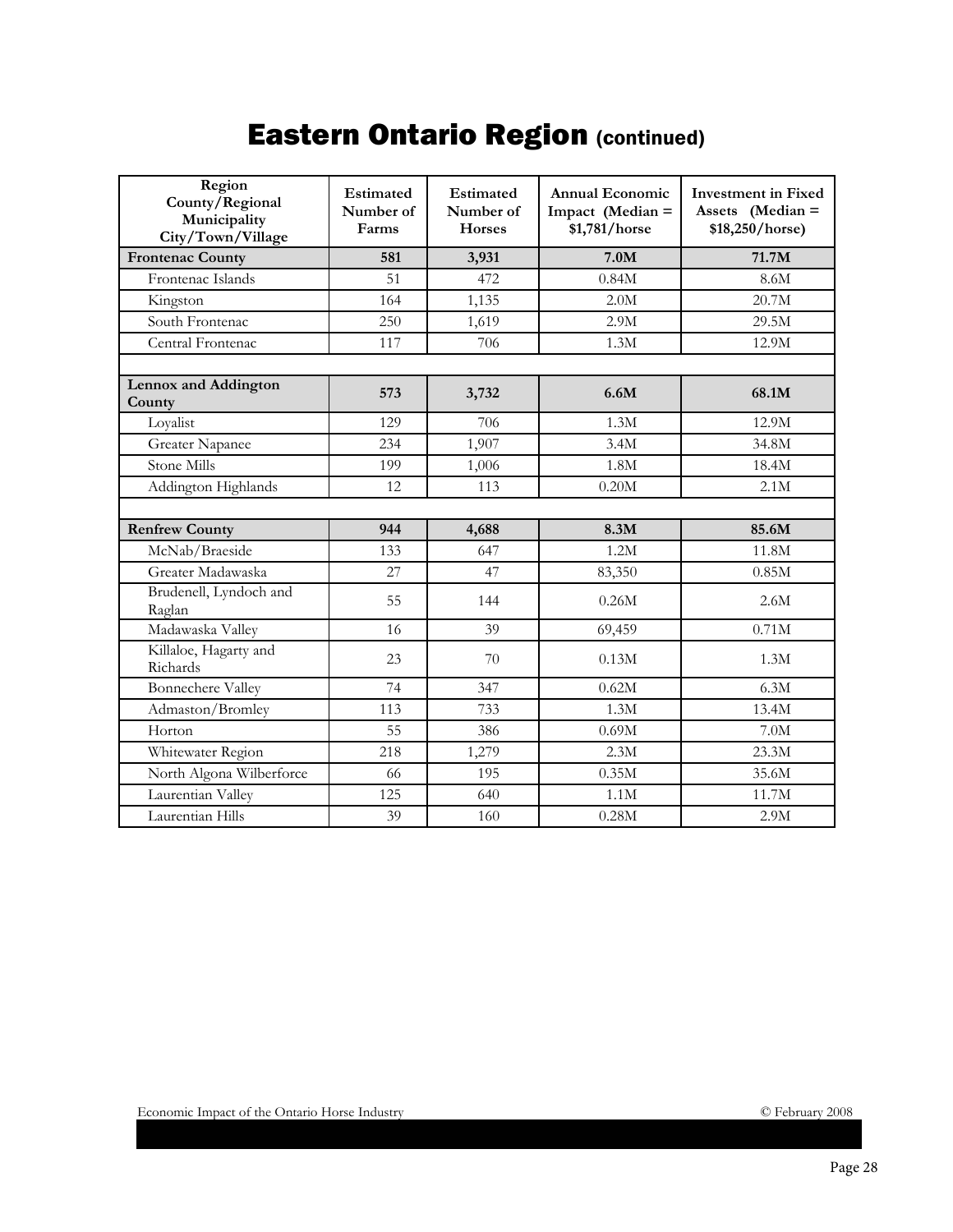# Northern Ontario Region

| Region<br>County/Regional<br>Municipality<br>City/Town/Village | Estimated<br>Number of<br>Farms | Estimated<br>Number of<br><b>Horses</b> | <b>Annual Economic</b><br>Impact (Median =<br>\$1,781/horse | <b>Investment in Fixed</b><br>Assets (Median =<br>\$18,250/horse) |
|----------------------------------------------------------------|---------------------------------|-----------------------------------------|-------------------------------------------------------------|-------------------------------------------------------------------|
| PROVINCE OF ONTARIO                                            | 48,099                          | 379,412                                 | 675.7M                                                      | 6.9B                                                              |
| <b>NORTHERN ONTARIO</b><br><b>REGION</b>                       | 2,457                           | 17,577                                  | 31.3M                                                       | 320.8M                                                            |
|                                                                |                                 |                                         |                                                             |                                                                   |
| <b>Nipissing District</b>                                      | 355                             | 2,266                                   | 4.0M                                                        | 41.4M                                                             |
| Calvin                                                         | 59                              | 390                                     | 0.69M                                                       | 7.1M                                                              |
| Bonfield                                                       | 39                              | 300                                     | 0.53M                                                       | 5.5M                                                              |
| Chisholm                                                       | 101                             | 686                                     | 1.2M                                                        | 12.5M                                                             |
| East Ferris                                                    | 23                              | 234                                     | 0.42M                                                       | 4.3M                                                              |
| West Nipissing                                                 | 133                             | 655                                     | 1.2M                                                        | 12.0M                                                             |
|                                                                |                                 |                                         |                                                             |                                                                   |
| <b>Manitoulin District</b>                                     | 164                             | 878                                     | 1.6M                                                        | 16.0M                                                             |
| Northeastern Manitoulin and<br>the Islands                     | 144                             | 835                                     | 1.5M                                                        | 15.2M                                                             |
| Gordon                                                         | 20                              | 43                                      | 76,404                                                      | 0.78M                                                             |
|                                                                |                                 |                                         |                                                             |                                                                   |
| <b>Sudbury District</b>                                        | 148                             | 1,244                                   | 2.2M                                                        | 22.7M                                                             |
| French River                                                   | 8                               | $\mathbf X$                             | $\boldsymbol{\mathrm{X}}$                                   | X                                                                 |
| St. Charles                                                    | 23                              | $\mathbf X$                             | $\mathbf X$                                                 | $\mathbf X$                                                       |
| Markstay-Warren                                                | 59                              | 577                                     | $1.0M$                                                      | 10.5M                                                             |
| Sables-Spanish Rivers                                          | 59                              | 296                                     | 0.53M                                                       | 5.4M                                                              |
|                                                                |                                 |                                         |                                                             |                                                                   |
| <b>Greater Sudbury Region</b>                                  | 230                             | 1,899                                   | 3.4M                                                        | 34.7M                                                             |
|                                                                | 394                             |                                         | 4.4M                                                        | 45.4M                                                             |
| <b>Timiskaming District</b>                                    |                                 | 2,488                                   | 0.25M                                                       | 2.6M                                                              |
| Harris                                                         | 23<br>82                        | 140<br>745                              | 1.3M                                                        | 13.6M                                                             |
| Temiskaming Shores                                             | 12                              | 51                                      |                                                             | 0.93M                                                             |
| Hudson                                                         | 35                              | 98                                      | 90,297<br>0.17M                                             | 1.8M                                                              |
| Kerns                                                          | 23                              | 152                                     | 0.27M                                                       | 2.8M                                                              |
| Harley<br>Casey                                                | 23                              | 207                                     | 0.37M                                                       | 3.8M                                                              |
| Brethour                                                       | 12                              | 27                                      | 48,621                                                      | 0.50M                                                             |
| Hilliard                                                       | 12                              | X                                       | $\mathbf X$                                                 | $\mathbf X$                                                       |
| Armstrong                                                      | $8\,$                           | $\mathbf X$                             | $\mathbf X$                                                 | $\mathbf X$                                                       |
| Charlton and Dack                                              | 20                              | 148                                     | $0.26\rm M$                                                 | 2.7M                                                              |
| Evanturel                                                      | $\overline{27}$                 | 230                                     | 0.41M                                                       | 4.2M                                                              |
| Chamberlain                                                    | 27                              | 203                                     | $0.36\rm M$                                                 | 3.7M                                                              |
| Timiskaming, Unorganized,<br>West Part                         | 90                              | 359                                     | $0.64M$                                                     | 6.5M                                                              |
|                                                                |                                 |                                         |                                                             |                                                                   |
| Cochrane                                                       | 156                             | 819                                     | 1.5M                                                        | 14.9M                                                             |
| Timmins                                                        | 51                              | 374                                     | $0.67\rm M$                                                 | $6.8M$                                                            |
| Cochrane, Unorganized, North<br>Part                           | 105                             | 445                                     | 0.79M                                                       | $8.1\rm M$                                                        |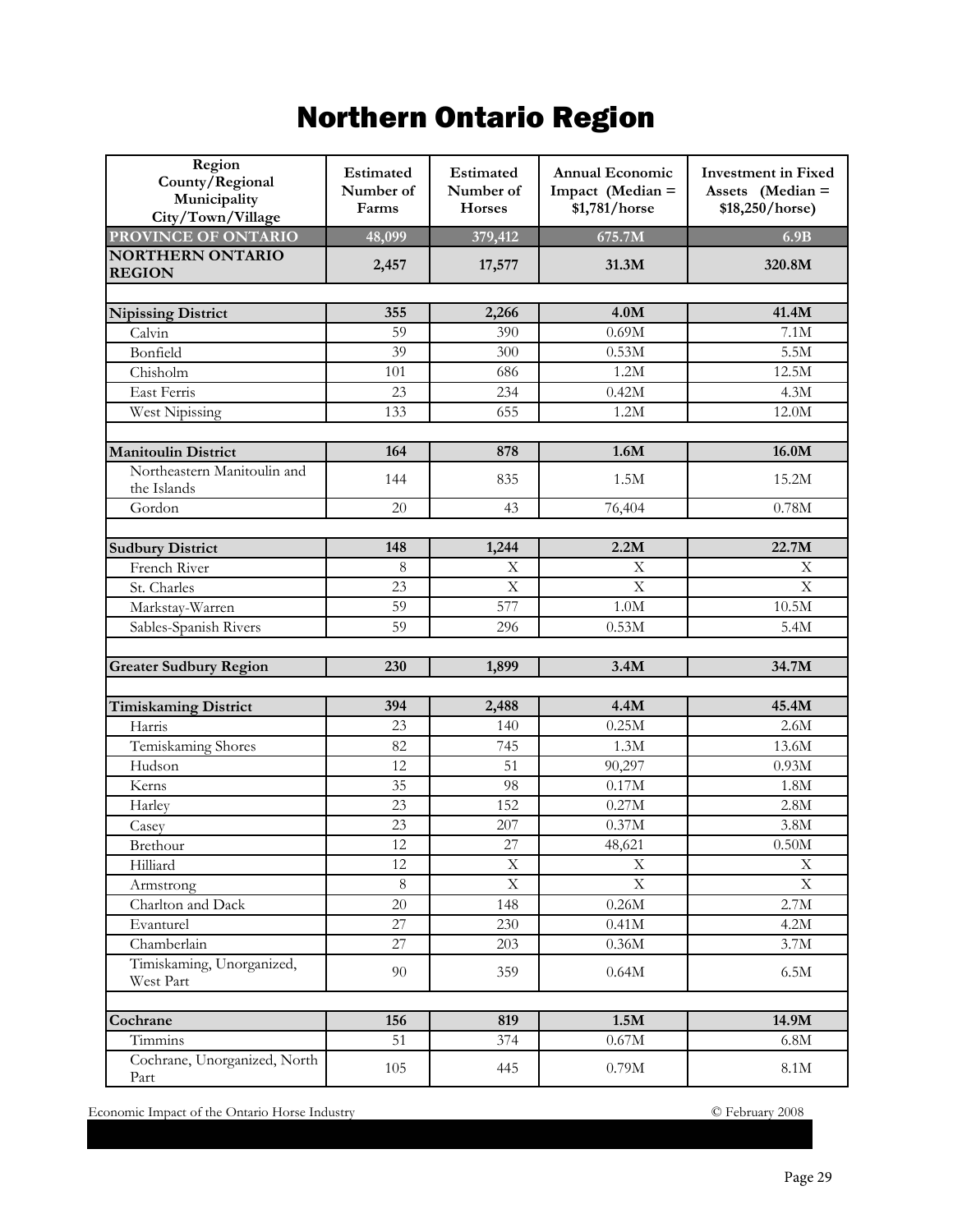## **Northern Ontario Region (continued)**

| Region<br>County/Regional<br>Municipality<br>City/Town/Village | Estimated<br>Number of<br>Farms | <b>Estimated</b><br>Number of<br><b>Horses</b> | Annual Economic<br>Impact (Median =<br>\$1,781/horse | <b>Investment in Fixed</b><br>Assets (Median =<br>\$18,250/horse) |
|----------------------------------------------------------------|---------------------------------|------------------------------------------------|------------------------------------------------------|-------------------------------------------------------------------|
| <b>Algoma District</b>                                         | 374                             | 3,214                                          | 5.7M                                                 | 58.6M                                                             |
| St.Joseph                                                      | 62                              | 343                                            | 0.61M                                                | 6.3M                                                              |
| Laird                                                          | 39                              | 831                                            | 1.5M                                                 | 15.2M                                                             |
| <b>Johnson</b>                                                 | 47                              | 359                                            | 0.64M                                                | 6.5M                                                              |
| Plummer Additional                                             | 31                              | 113                                            | 0.20M                                                | 2.1M                                                              |
| Huron Shores                                                   | 70                              | 398                                            | 0.71M                                                | 7.3M                                                              |
| Macdonald, Meredith and<br>Aberdeen Additional                 | 35                              | 476                                            | 0.85M                                                | 8.7M                                                              |
| Sault Ste. Marie                                               | $\overline{35}$                 | 398                                            | 0.71M                                                | 7.3M                                                              |
| Algoma, Unorganized, North<br>Part                             | 55                              | 296                                            | 0.53M                                                | 5.4M                                                              |
|                                                                |                                 |                                                |                                                      |                                                                   |
| <b>Thunder Bay District</b>                                    | 238                             | 2,051                                          | 3.7M                                                 | 37.4M                                                             |
| Neebing                                                        | 31                              | X                                              | X                                                    | $\mathbf{X}$                                                      |
| Thunder Bay                                                    | 8                               | $\mathbf{X}$                                   | $\mathbf{X}$                                         | $\mathbf{X}$                                                      |
| Oliver Paipoonge                                               | 109                             | 987                                            | 1.8M                                                 | 18.0M                                                             |
| O'Connect                                                      | 23                              | 277                                            | 0.49M                                                | 5.1M                                                              |
| Thunder Bay, Unorganized                                       | 66                              | 538                                            | 0.96M                                                | 9.8M                                                              |
|                                                                |                                 |                                                |                                                      |                                                                   |
| <b>Rainy River District</b>                                    | 285                             | 1,669                                          | 3.0M                                                 | 30.5M                                                             |
| Alberton                                                       | 16                              | 117                                            | 0.21M                                                | 21.4M                                                             |
| La Vallee                                                      | 39                              | 308                                            | 0.55M                                                | 5.6M                                                              |
| Emo                                                            | 55                              | 296                                            | 0.53M                                                | 54.1M                                                             |
| Chapple                                                        | $\overline{55}$                 | 176                                            | 0.31M                                                | 3.2M                                                              |
| Morley                                                         | 39                              | 121                                            | 0.22M                                                | 2.2M                                                              |
| Dawson                                                         | 39                              | 199                                            | 0.35M                                                | 3.6M                                                              |
| Rainy River, Unorganized                                       | 43                              | 452                                            | 0.81M                                                | 8.3M                                                              |
|                                                                |                                 |                                                |                                                      |                                                                   |
| <b>Kenora District</b>                                         | 113                             | 1,049                                          | 1.9M                                                 | 19.1M                                                             |

Symbols: X - suppressed to meet the confidentiality requirements of the *Statistics Act*